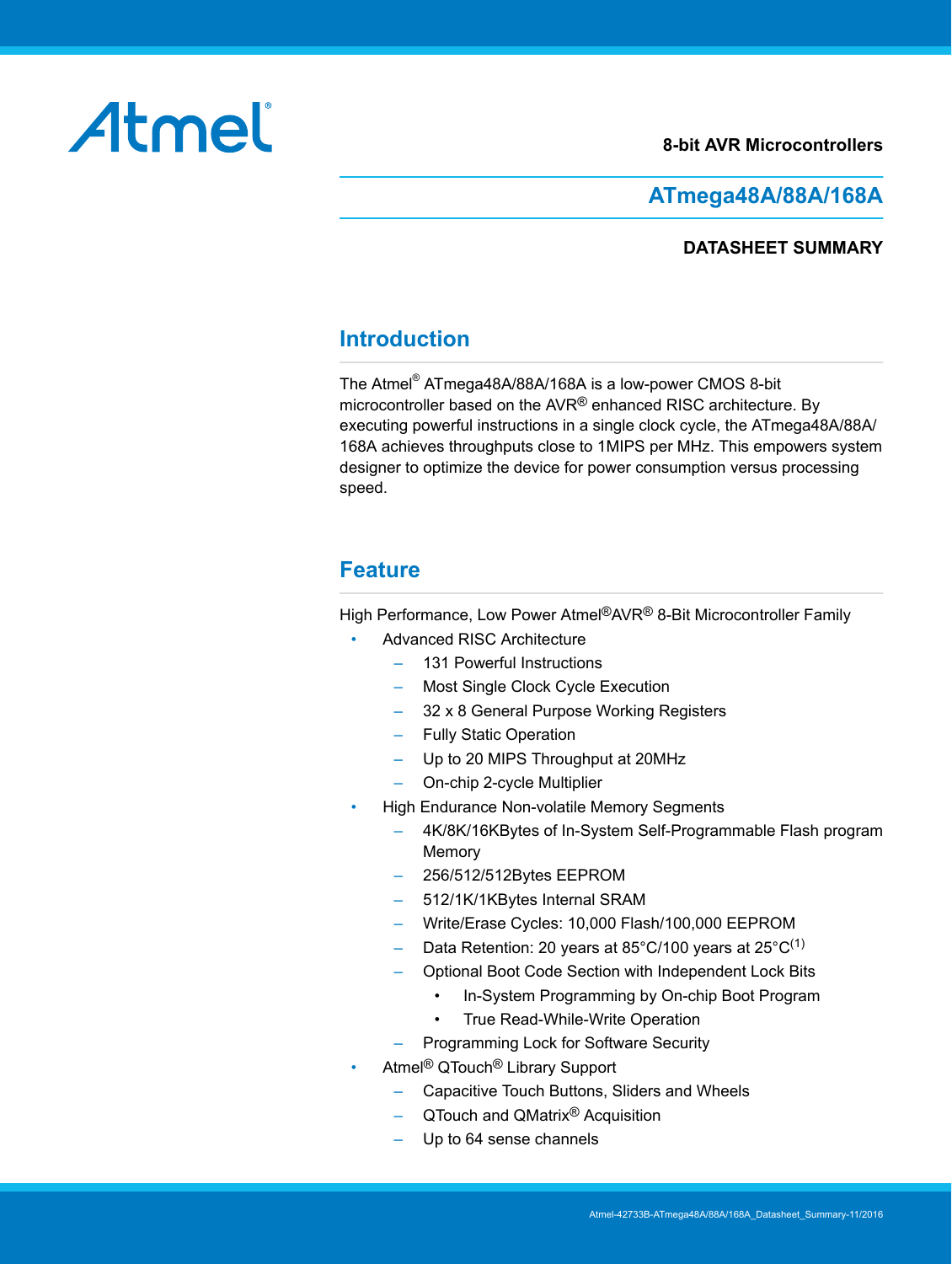- Peripheral Features
	- Two 8-bit Timer/Counters with Separate Prescaler and Compare Mode
	- One 16-bit Timer/Counter with Separate Prescaler, Compare Mode, and Capture Mode
	- Real Time Counter with Separate Oscillator
	- Six PWM Channels
	- 8-channel 10-bit ADC in TQFP and QFN/MLF package
		- Temperature Measurement
	- 6-channel 10-bit ADC in PDIP Package
		- Temperature Measurement
	- Two Master/Slave SPI Serial Interface
	- One Programmable Serial USART
	- One Byte-oriented 2-wire Serial Interface (Philips  $1^2C$  compatible)
	- Programmable Watchdog Timer with Separate On-chip Oscillator
	- One On-chip Analog Comparator
	- Interrupt and Wake-up on Pin Change
- Special Microcontroller Features
	- Power-on Reset and Programmable Brown-out Detection
	- Internal Calibrated Oscillator
	- External and Internal Interrupt Sources
	- Six Sleep Modes: Idle, ADC Noise Reduction, Power-save, Power-down, Standby, and Extended Standby
- I/O and Packages
	- 23 Programmable I/O Lines
	- 28-pin PDIP, 32-lead TQFP, 28-pad QFN/MLF and 32-pad QFN/MLF
- Operating Voltage:
	- 1.8 5.5V
- Temperature Range:
	- $-$  -40 $^{\circ}$ C to 85 $^{\circ}$ C
- Speed Grade:
	- $-$  0 4MHz @ 1.8 5.5V
	- $-$  0 10MHz @ 2.7 5.5V
	- $-$  0 20MHz @ 4.5 5.5V
- Power Consumption at 1MHz, 1.8V, 25°C
	- Active Mode: 0.2mA
	- Power-down Mode: 0.1μA
	- Power-save Mode: 0.75μA (Including 32kHz RTC)

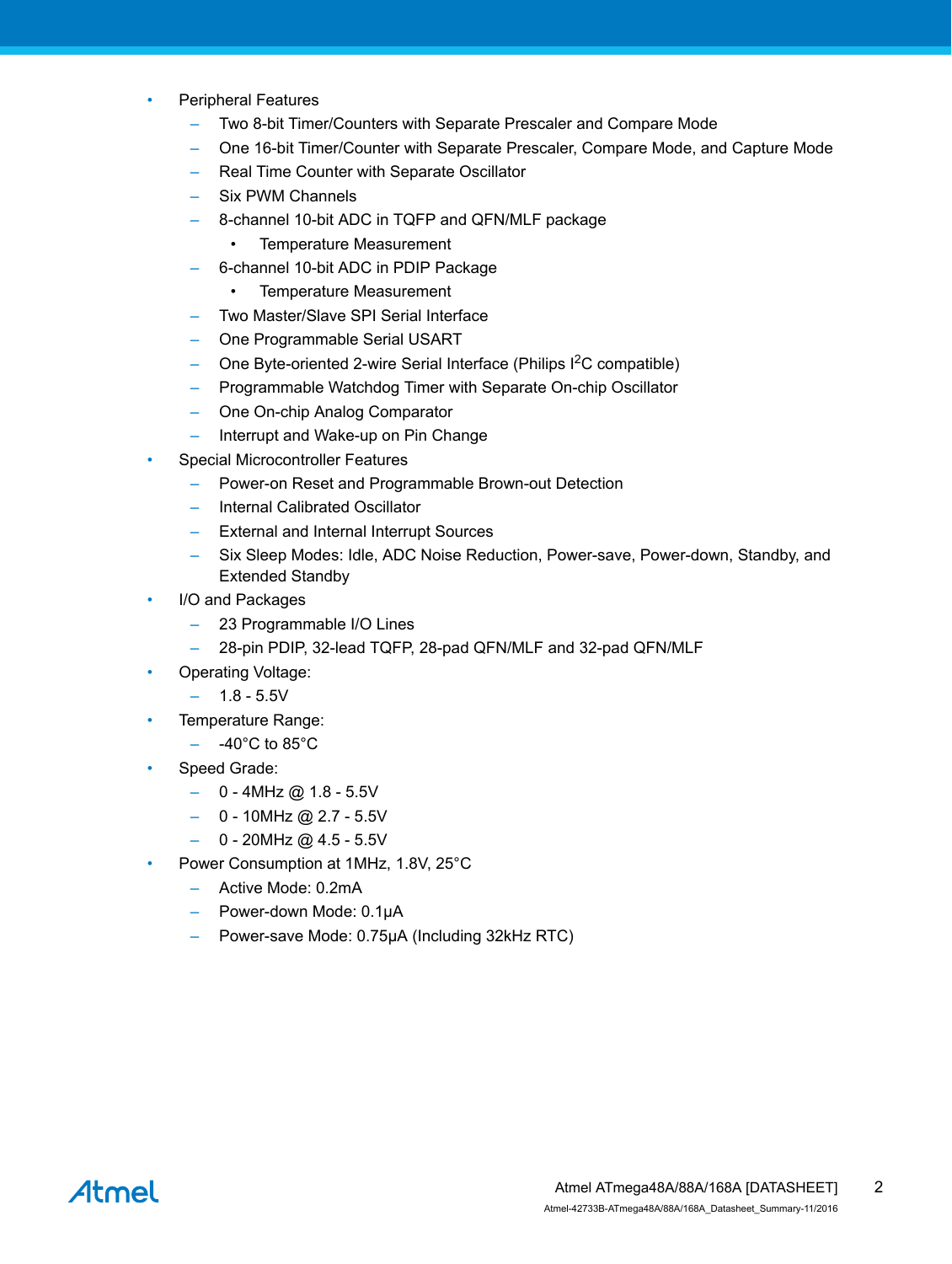## **Table of Contents**

| 1 <sub>1</sub>                 |                         |
|--------------------------------|-------------------------|
| 2.                             |                         |
| 3.                             | 3.1.<br>3.2.<br>3.3.    |
| 4.                             |                         |
| 5.                             | 5.1.<br>5.2.            |
|                                |                         |
| $7_{\scriptscriptstyle{\sim}}$ |                         |
| 8.                             |                         |
|                                |                         |
|                                |                         |
|                                |                         |
|                                | 11.1.<br>11.2.<br>11.3. |
|                                |                         |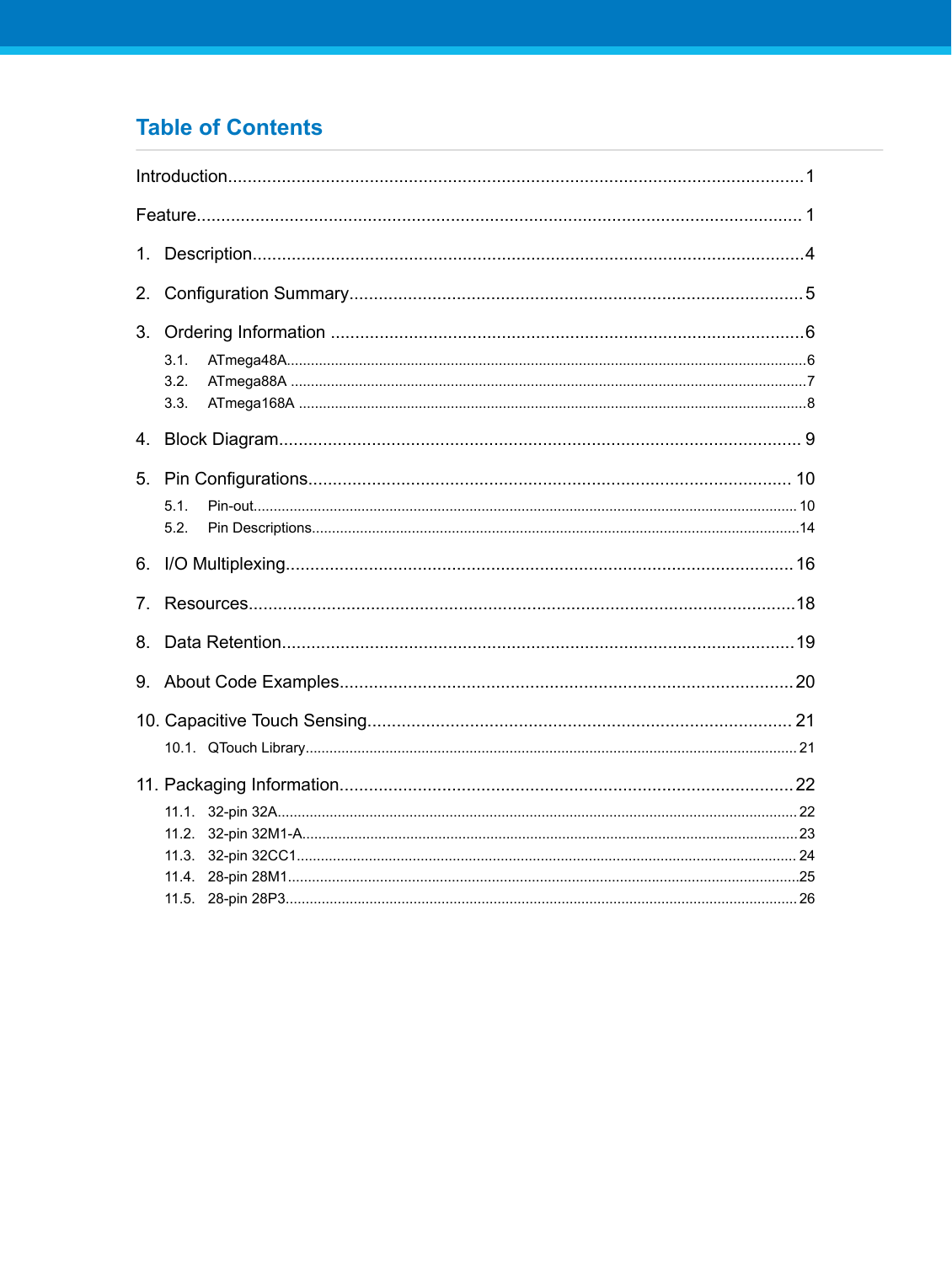## <span id="page-3-0"></span>**1. Description**

The Atmel AVR<sup>®</sup> core combines a rich instruction set with 32 general purpose working registers. All the 32 registers are directly connected to the Arithmetic Logic Unit (ALU), allowing two independent registers to be accessed in a single instruction executed in one clock cycle. The resulting architecture is more code efficient while achieving throughputs up to ten times faster than conventional CISC microcontrollers.

The ATmega48A/88A/168A provides the following features: 4K/8K/16Kbytes of In-System Programmable Flash with Read-While-Write capabilities, 256/512/512bytes EEPROM, 512/1K/1Kbytes SRAM, 23 general purpose I/O lines, 32 general purpose working registers, Real Time Counter (RTC), three flexible Timer/Counters with compare modes and PWM, 1 serial programmable USARTs , 1 byte-oriented 2-wire Serial Interface (I2C), a 6-channel 10-bit ADC (8 channels in TQFP and QFN/MLF packages) , a programmable Watchdog Timer with internal Oscillator, an SPI serial port, and six software selectable power saving modes. The Idle mode stops the CPU while allowing the SRAM, Timer/Counters, SPI port, and interrupt system to continue functioning. The Power-down mode saves the register contents but freezes the Oscillator, disabling all other chip functions until the next interrupt or hardware reset. In Power-save mode, the asynchronous timer continues to run, allowing the user to maintain a timer base while the rest of the device is sleeping. The ADC Noise Reduction mode stops the CPU and all I/O modules except asynchronous timer and ADC to minimize switching noise during ADC conversions. In Standby mode, the crystal/resonator oscillator is running while the rest of the device is sleeping. This allows very fast start-up combined with low power consumption. In Extended Standby mode, both the main oscillator and the asynchronous timer continue to run.

Atmel offers the QTouch® library for embedding capacitive touch buttons, sliders and wheels functionality into AVR microcontrollers. The patented charge-transfer signal acquisition offers robust sensing and includes fully debounced reporting of touch keys and includes Adjacent Key Suppression® (AKS<sup>™</sup>) technology for unambiguous detection of key events. The easy-to-use QTouch Suite toolchain allows you to explore, develop and debug your own touch applications.

The device is manufactured using Atmel's high density non-volatile memory technology. The On-chip ISP Flash allows the program memory to be reprogrammed In-System through an SPI serial interface, by a conventional nonvolatile memory programmer, or by an On-chip Boot program running on the AVR core. The Boot program can use any interface to download the application program in the Application Flash memory. Software in the Boot Flash section will continue to run while the Application Flash section is updated, providing true Read-While-Write operation. By combining an 8-bit RISC CPU with In-System Self-Programmable Flash on a monolithic chip, the Atmel ATmega48A/88A/168A is a powerful microcontroller that provides a highly flexible and cost effective solution to many embedded control applications.

The ATmega48A/88A/168A is supported with a full suite of program and system development tools including: C Compilers, Macro Assemblers, Program Debugger/Simulators, In-Circuit Emulators, and Evaluation kits.

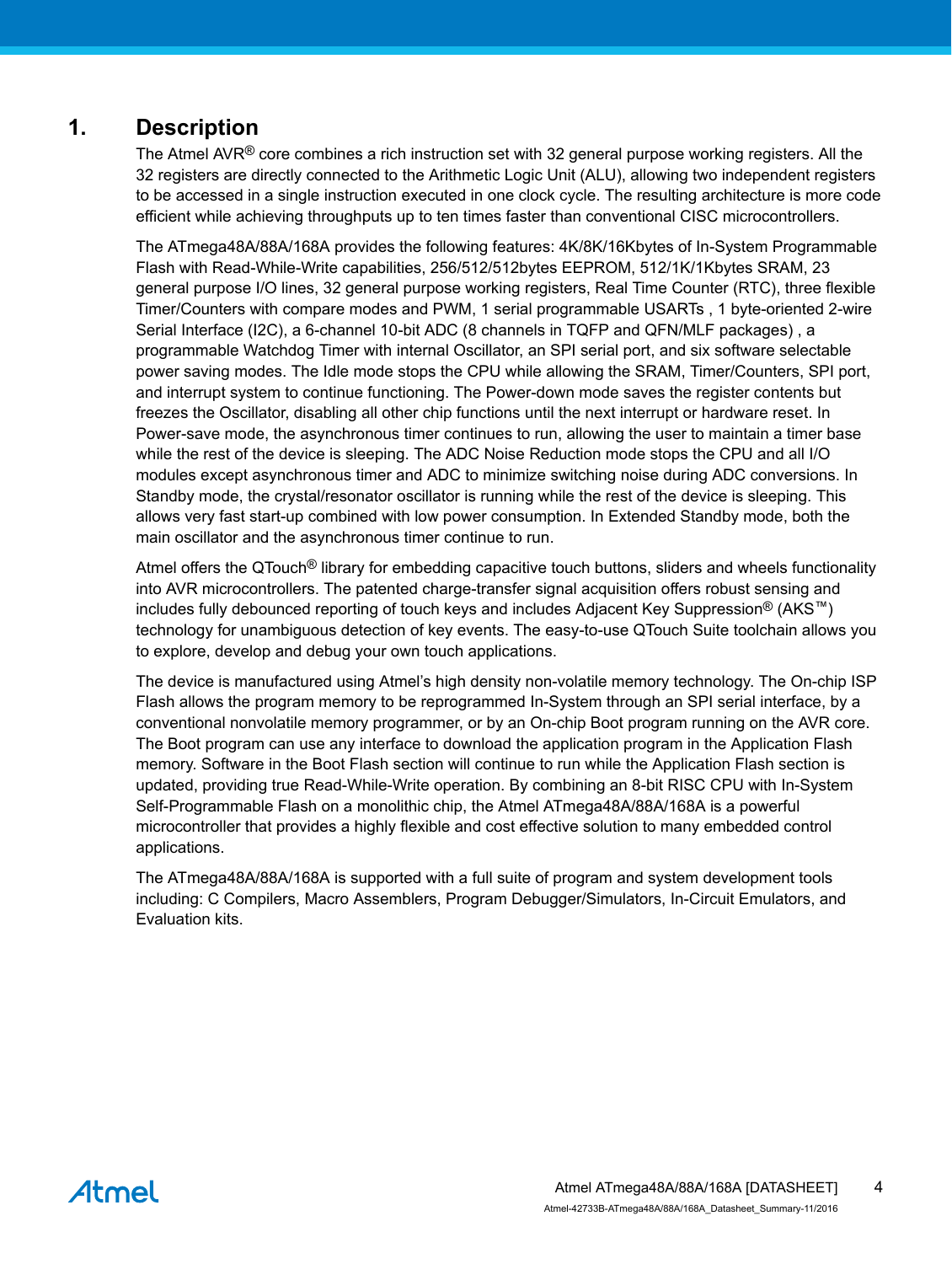## <span id="page-4-0"></span>**2. Configuration Summary**

| <b>Features</b>                                 | ATmega48A/88A/168A |
|-------------------------------------------------|--------------------|
| Pin Count                                       | 28/32              |
| Flash (Bytes)                                   | 4K/8K/16K          |
| SRAM (Bytes)                                    | 512/1K/1K          |
| EEPROM (Bytes)                                  | 256/512/512        |
| Interrupt Vector Size (instruction word/vector) | 1/1/2              |
| General Purpose I/O Lines                       | 23                 |
| <b>SPI</b>                                      | $\overline{2}$     |
| TWI $(l^2C)$                                    | 1                  |
| <b>USART</b>                                    | $\mathbf 1$        |
| <b>ADC</b>                                      | 10-bit 15kSPS      |
| <b>ADC Channels</b>                             | 8                  |
| 8-bit Timer/Counters                            | $\overline{2}$     |
| 16-bit Timer/Counters                           | 1                  |

ATmega88A and ATmega168A support a real Read-While-Write Self-Programming mechanism. There is a separate Boot Loader Section, and the SPM instruction can only execute from there. In ATmega48A, there is no Read-While-Write support and no separate Boot Loader Section. The SPM instruction can execute from the entire Flash.

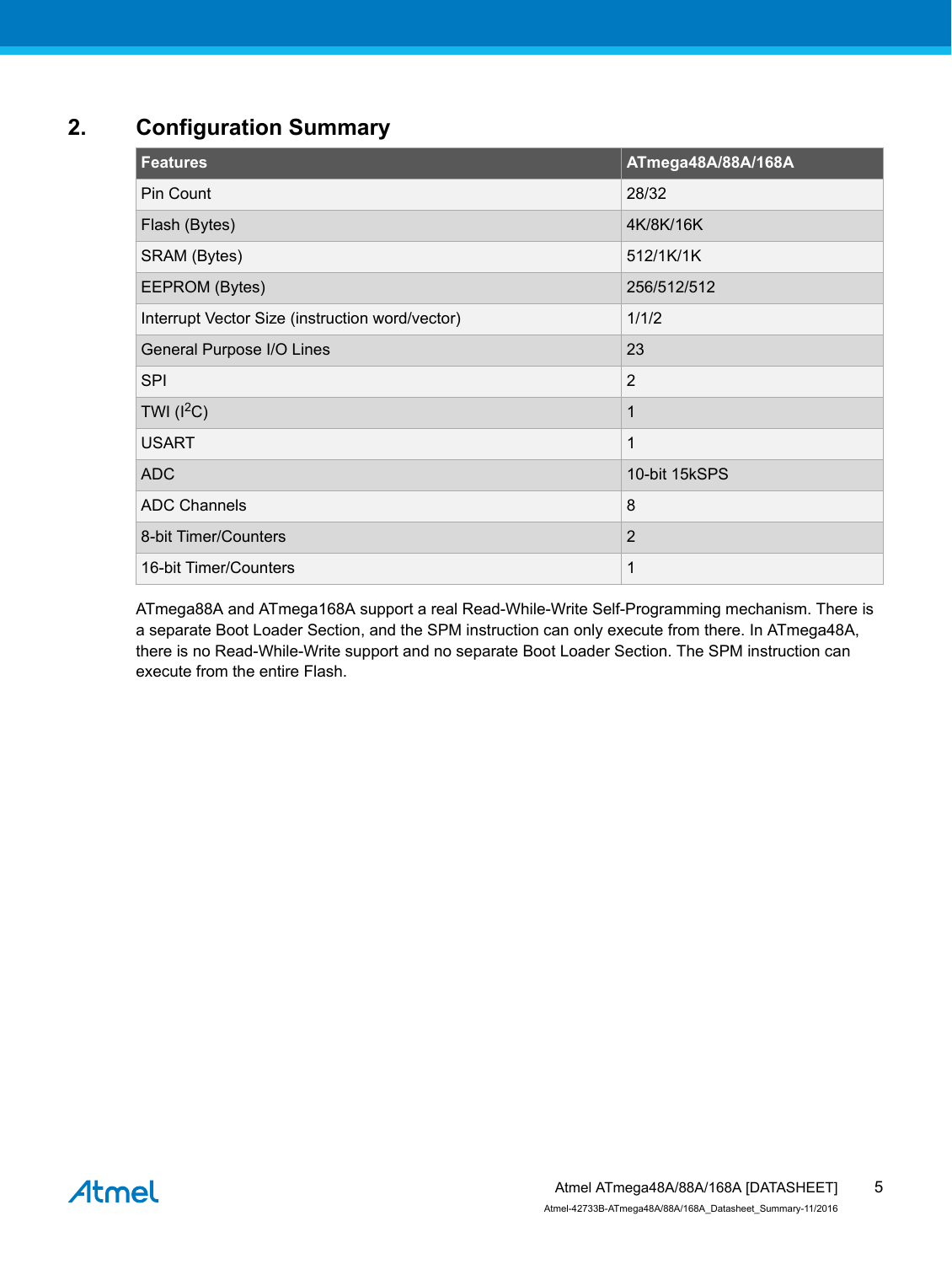## <span id="page-5-0"></span>**3. Ordering Information**

#### **3.1. ATmega48A**

| Speed $[MHz]^{(3)}$ | <b>Power Supply [V]</b> | Ordering Code <sup>(2)</sup>                                                                                                                                                                | Package <sup>(1)</sup>                                                   | <b>Operational Range</b>                           |
|---------------------|-------------------------|---------------------------------------------------------------------------------------------------------------------------------------------------------------------------------------------|--------------------------------------------------------------------------|----------------------------------------------------|
| 20                  | $1.8 - 5.5$             | ATmega48A-AU<br>ATmega48A-AUR <sup>(4)</sup><br>ATmega48A-CCU<br>ATmega48A-CCUR $(4)$<br>ATmega48A-MMH(5)<br>ATmega48A-MMHR $(4)(5)$<br>ATmega48A-MU<br>ATmega48A-MUR $(4)$<br>ATmega48A-PU | 32A<br>32A<br>32CC1<br>32CC1<br>28M1<br>28M1<br>32M1-A<br>32M1-A<br>28P3 | Industrial<br>$(-40^{\circ}$ C to 85 $^{\circ}$ C) |

#### **Note:**

- 1. This device can also be supplied in wafer form. Please contact your local Atmel sales office for detailed ordering information and minimum quantities.
- 2. Pb-free packaging, complies to the European Directive for Restriction of Hazardous Substances (RoHS directive). Also Halide free and fully Green.
- 3. Please refer to *Speed Grades* for Speed vs. V<sub>CC</sub>
- 4. Tape & Reel.
- 5. NiPdAu Lead Finish.

| <b>Package Type</b> |                                                                                                             |
|---------------------|-------------------------------------------------------------------------------------------------------------|
| 28M1                | 28-pad, 4 x 4 x 1.0 body, Lead Pitch 0.45mm Quad Flat No-Lead/Micro Lead Frame Package (QFN/<br>MLF)        |
| 28P3                | 28-lead, 0.300" Wide, Plastic Dual Inline Package (PDIP)                                                    |
|                     | 32M1-A 32-pad, 5 x 5 x 1.0 body, Lead Pitch 0.50mm Quad Flat No-Lead/Micro Lead Frame Package (QFN/<br>MLF) |
| 32A                 | 32-lead, Thin (1.0mm) Plastic Quad Flat Package (TQFP)                                                      |
| 32CC1               | 32-ball, 4 x 4 x 0.6mm package, ball pitch 0.5mm, Ultra Thin, Fine-Pitch Ball Grill Array (UFBGA)           |

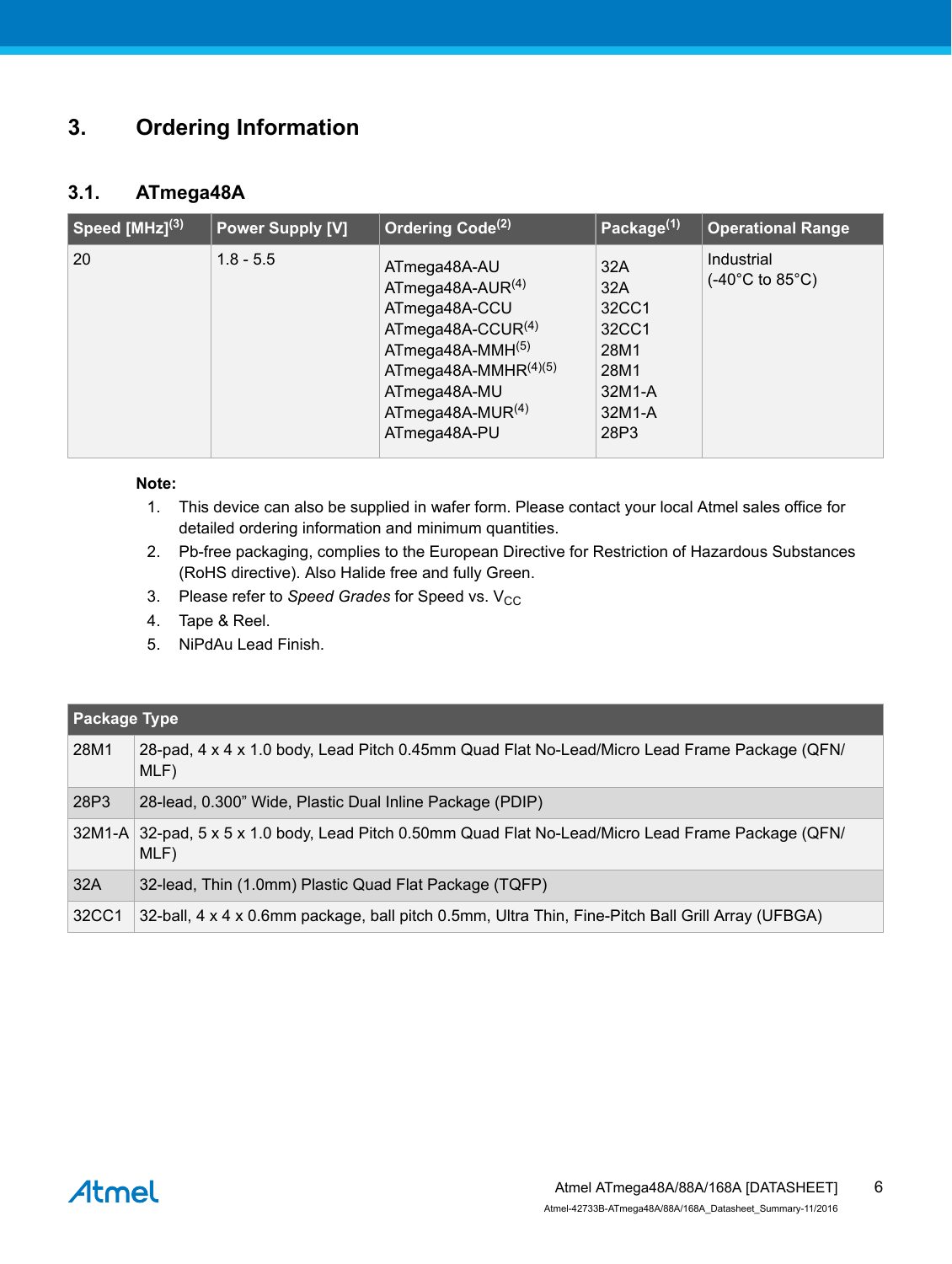#### <span id="page-6-0"></span>**3.2. ATmega88A**

| $\sqrt{3}$ Speed [MHz] $^{(3)}$ | <b>Power Supply [V]</b> | Ordering Code <sup>(2)</sup>                                                                                                                                                                           | Package <sup>(1)</sup>                                                   | <b>Operational Range</b>                           |
|---------------------------------|-------------------------|--------------------------------------------------------------------------------------------------------------------------------------------------------------------------------------------------------|--------------------------------------------------------------------------|----------------------------------------------------|
| 20                              | $1.8 - 5.5$             | ATmega88A-AU<br>ATmega88A-AUR <sup>(4)</sup><br>ATmega88A-CCU<br>ATmega88A-CCUR $(4)$<br>$ATmega88A-MMH(5)$<br>ATmega88A-MMHR $(4)(5)$<br>ATmega88A-MU<br>ATmega88A-MUR <sup>(4)</sup><br>ATmega88A-PU | 32A<br>32A<br>32CC1<br>32CC1<br>28M1<br>28M1<br>32M1-A<br>32M1-A<br>28P3 | Industrial<br>$(-40^{\circ}$ C to 85 $^{\circ}$ C) |

#### **Note:**

- 1. This device can also be supplied in wafer form. Please contact your local Atmel sales office for detailed ordering information and minimum quantities.
- 2. Pb-free packaging, complies to the European Directive for Restriction of Hazardous Substances (RoHS directive). Also Halide free and fully Green.
- 3. Please refer to *Speed Grades* for Speed vs. V<sub>CC</sub>
- 4. Tape & Reel.
- 5. NiPdAu Lead Finish.

| Package Type |                                                                                                             |
|--------------|-------------------------------------------------------------------------------------------------------------|
| 28M1         | 28-pad, 4 x 4 x 1.0 body, Lead Pitch 0.45mm Quad Flat No-Lead/Micro Lead Frame Package (QFN/<br>MLF)        |
| 28P3         | 28-lead, 0.300" Wide, Plastic Dual Inline Package (PDIP)                                                    |
|              | 32M1-A 32-pad, 5 x 5 x 1.0 body, Lead Pitch 0.50mm Quad Flat No-Lead/Micro Lead Frame Package (QFN/<br>MLF) |
| 32A          | 32-lead, Thin (1.0mm) Plastic Quad Flat Package (TQFP)                                                      |
| 32CC1        | 32-ball, 4 x 4 x 0.6mm package, ball pitch 0.5mm, Ultra Thin, Fine-Pitch Ball Grill Array (UFBGA)           |

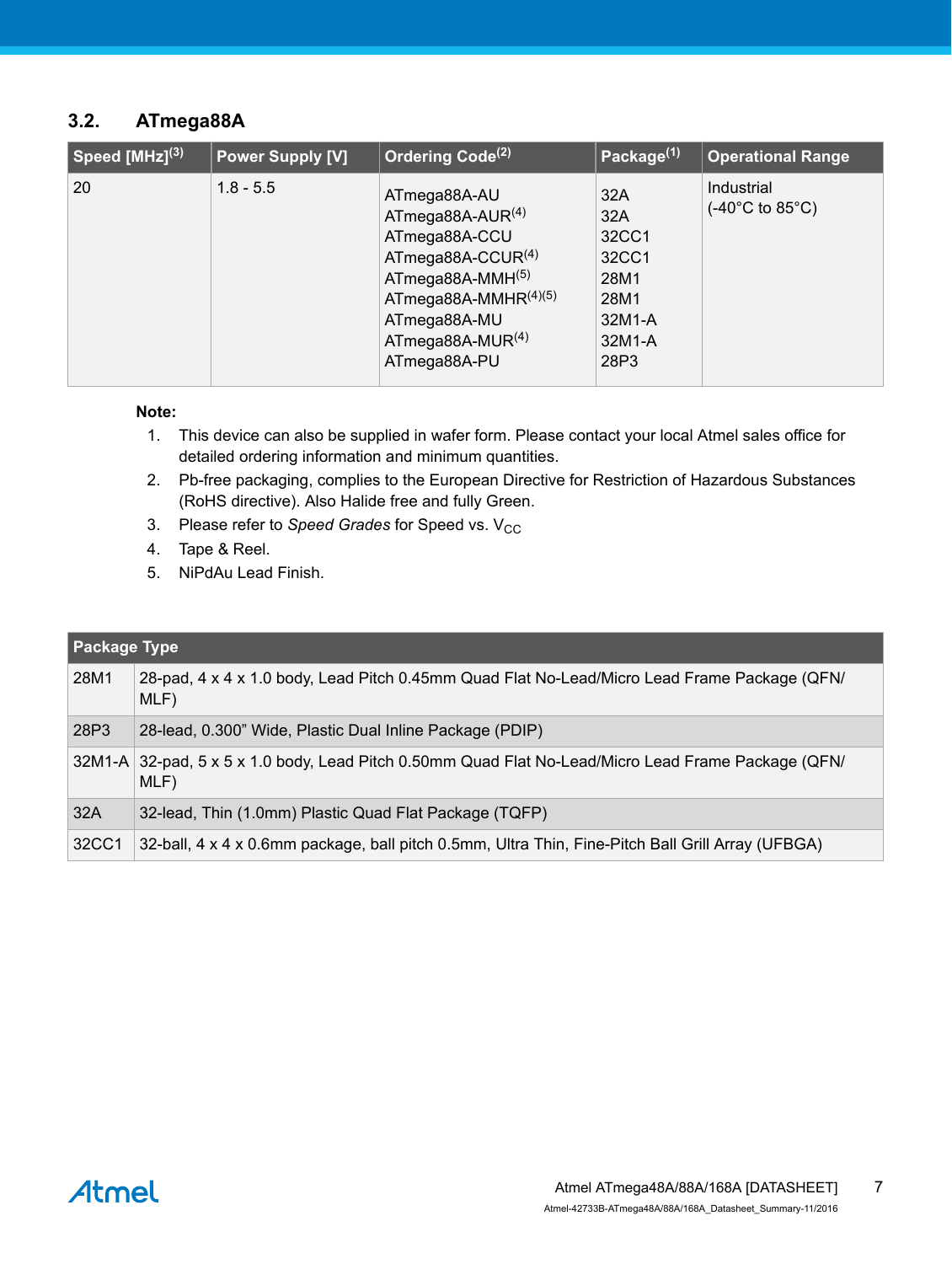#### <span id="page-7-0"></span>**3.3. ATmega168A**

| $\sqrt{3}$ Speed [MHz] $^{(3)}$ | <b>Power Supply [V]</b> | Ordering Code <sup>(2)</sup>                                                                                                                                                          | Package $(1)$                                                            | <b>Operational Range</b>                           |
|---------------------------------|-------------------------|---------------------------------------------------------------------------------------------------------------------------------------------------------------------------------------|--------------------------------------------------------------------------|----------------------------------------------------|
| 20                              | $1.8 - 5.5$             | ATmega168A-AU<br>ATmega168A-AUR(5)<br>ATmega168A-CCU<br>ATmega168A-CCUR(5)<br>ATmega168A-MMH $(4)$<br>ATmega168A-MMHR $(4)(5)$<br>ATmega168A-MU<br>ATmega168A-MUR(5)<br>ATmega168A-PU | 32A<br>32A<br>32CC1<br>32CC1<br>28M1<br>28M1<br>32M1-A<br>32M1-A<br>28P3 | Industrial<br>$(-40^{\circ}$ C to 85 $^{\circ}$ C) |

#### **Note:**

- 1. This device can also be supplied in wafer form. Please contact your local Atmel sales office for detailed ordering information and minimum quantities.
- 2. Pb-free packaging, complies to the European Directive for Restriction of Hazardous Substances (RoHS directive). Also Halide free and fully Green.
- 3. Please refer to *Speed Grades* for Speed vs. V<sub>CC</sub>
- 4. Tape & Reel.
- 5. NiPdAu Lead Finish.

|       | Package Type                                                                                                |  |  |  |  |  |  |  |  |  |
|-------|-------------------------------------------------------------------------------------------------------------|--|--|--|--|--|--|--|--|--|
| 28M1  | 28-pad, 4 x 4 x 1.0 body, Lead Pitch 0.45mm Quad Flat No-Lead/Micro Lead Frame Package (QFN/<br>MLF)        |  |  |  |  |  |  |  |  |  |
| 28P3  | 28-lead, 0.300" Wide, Plastic Dual Inline Package (PDIP)                                                    |  |  |  |  |  |  |  |  |  |
|       | 32M1-A 32-pad, 5 x 5 x 1.0 body, Lead Pitch 0.50mm Quad Flat No-Lead/Micro Lead Frame Package (QFN/<br>MLF) |  |  |  |  |  |  |  |  |  |
| 32A   | 32-lead, Thin (1.0mm) Plastic Quad Flat Package (TQFP)                                                      |  |  |  |  |  |  |  |  |  |
| 32CC1 | 32-ball, 4 x 4 x 0.6mm package, ball pitch 0.5mm, Ultra Thin, Fine-Pitch Ball Grill Array (UFBGA)           |  |  |  |  |  |  |  |  |  |

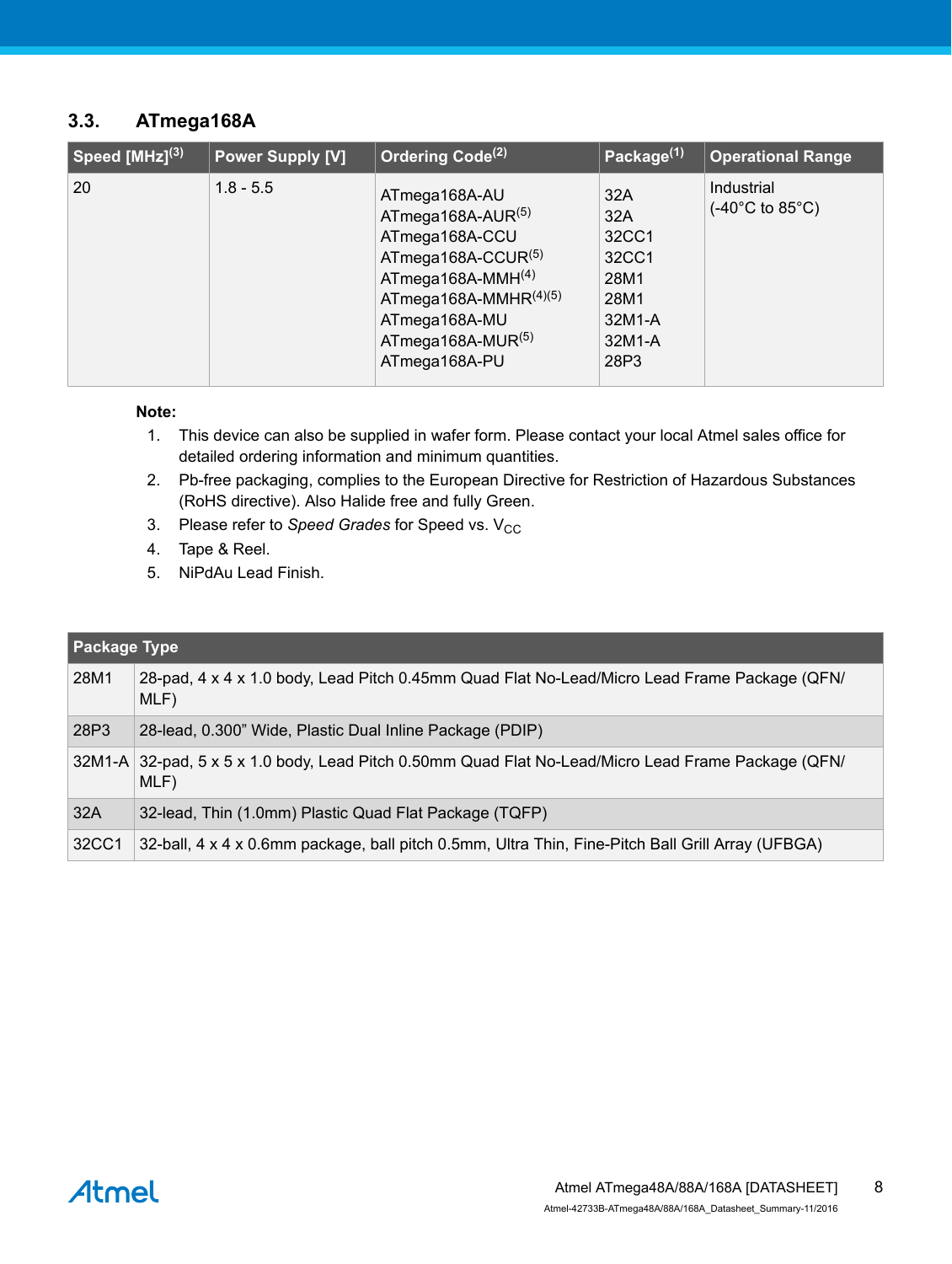## <span id="page-8-0"></span>**4. Block Diagram**

**Figure 4-1. Block Diagram**



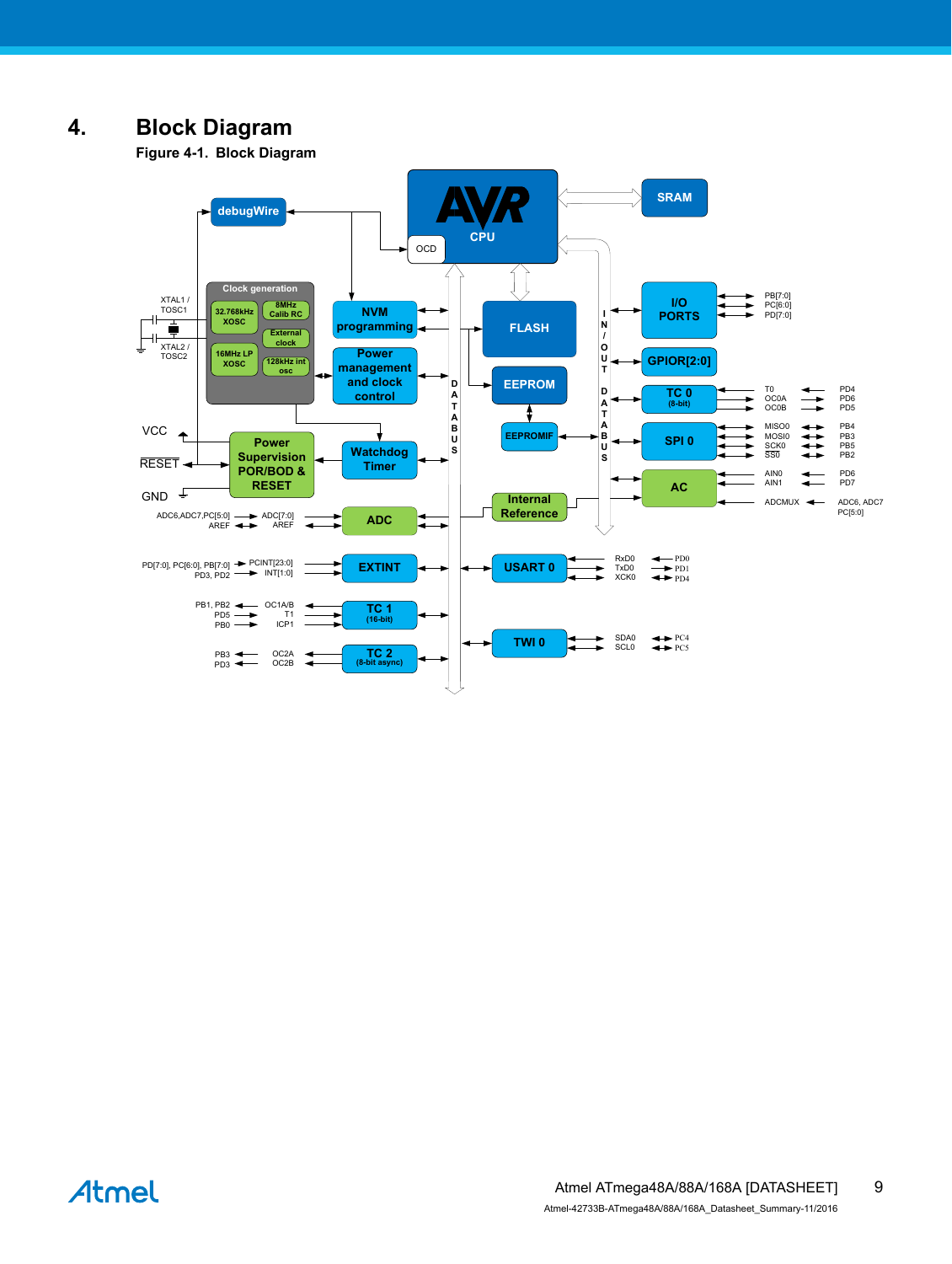## <span id="page-9-0"></span>**5. Pin Configurations**

#### **5.1. Pin-out**

**Figure 5-1. 28-pin PDIP**



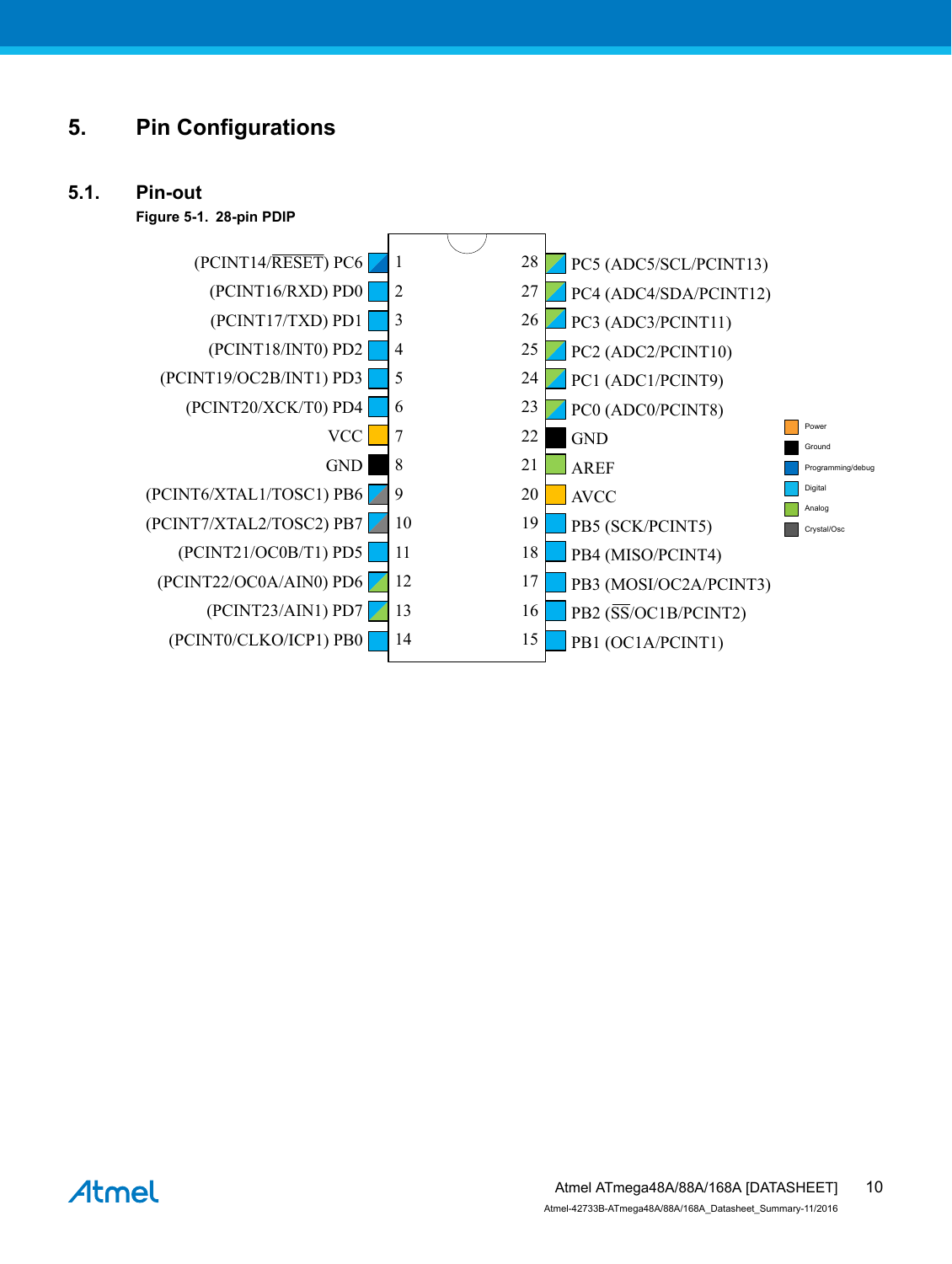**Figure 5-2. 28-pin MLF Top View**



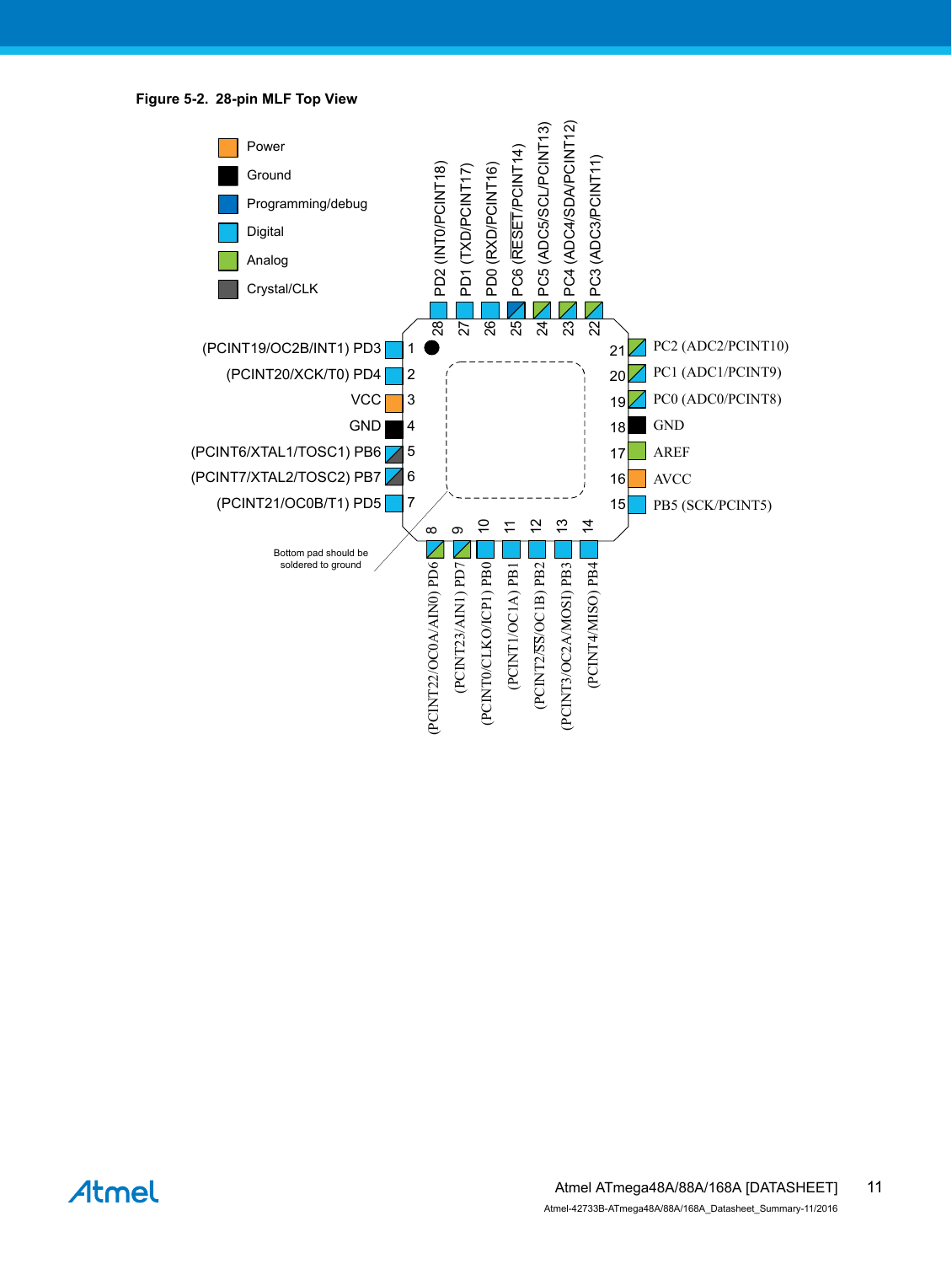

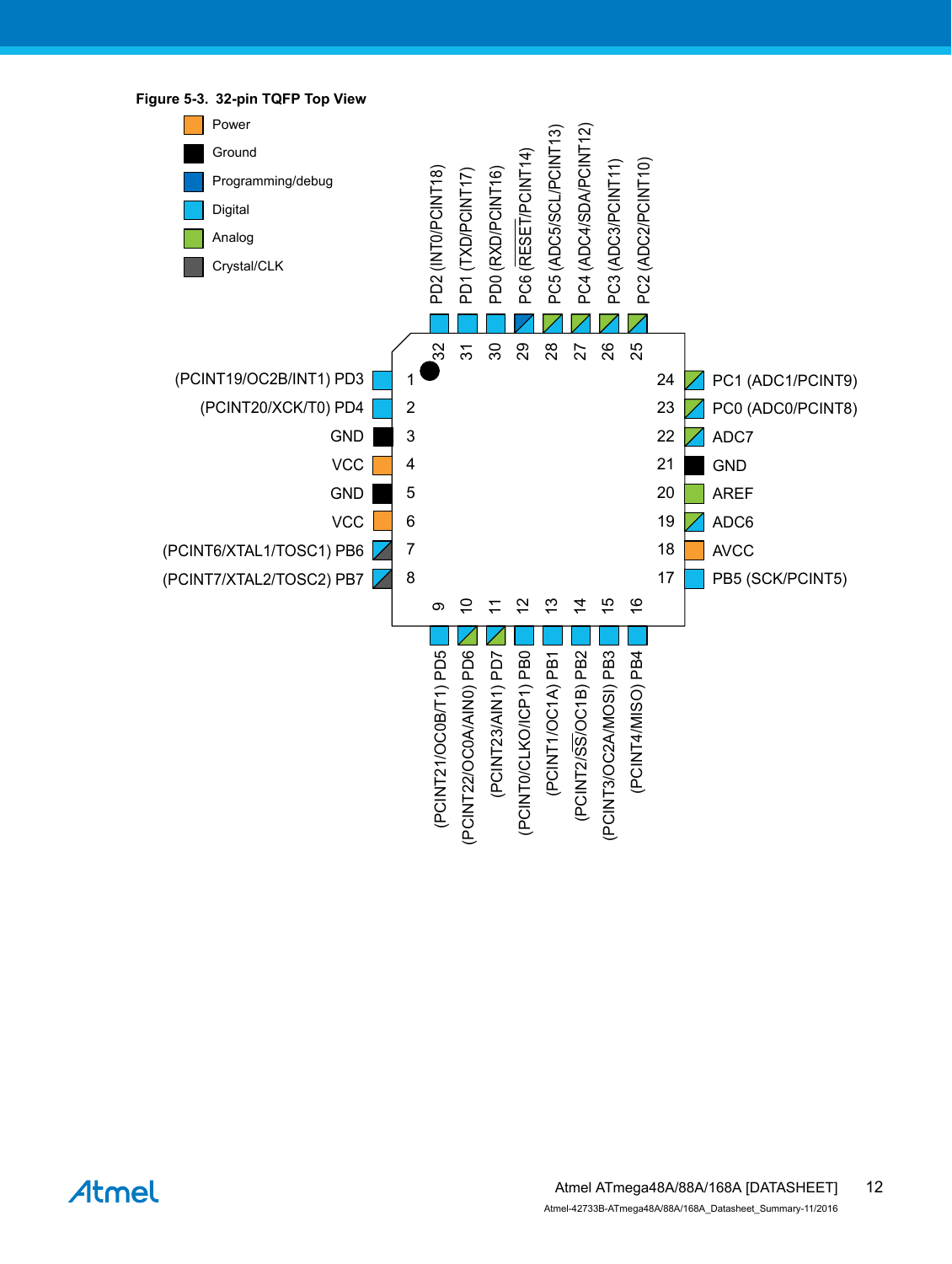**Figure 5-4. 32-pin MLF Top View**



#### **Table 5-1. 32UFBGA**

|   | 1               | 2                | $\overline{3}$           | 4                        | 5               | $6\phantom{1}6$  |
|---|-----------------|------------------|--------------------------|--------------------------|-----------------|------------------|
| A | PD <sub>2</sub> | P <sub>D</sub> 1 | PC <sub>6</sub>          | PC4                      | PC <sub>2</sub> | PC <sub>1</sub>  |
| B | PD <sub>3</sub> | PD <sub>4</sub>  | PD <sub>0</sub>          | PC <sub>5</sub>          | PC <sub>3</sub> | PC <sub>0</sub>  |
| C | <b>GND</b>      | <b>GND</b>       | $\overline{\phantom{a}}$ | $\overline{\phantom{a}}$ | ADC7            | <b>GND</b>       |
| D | <b>VCC</b>      | <b>VCC</b>       | $\overline{\phantom{a}}$ | $\overline{\phantom{a}}$ | <b>AREF</b>     | ADC <sub>6</sub> |
| Е | PB <sub>6</sub> | PD <sub>6</sub>  | PB <sub>0</sub>          | PB <sub>2</sub>          | <b>AVCC</b>     | PB <sub>5</sub>  |
| F | PB7             | PD <sub>5</sub>  | PD <sub>7</sub>          | PB1                      | PB <sub>3</sub> | PB4              |

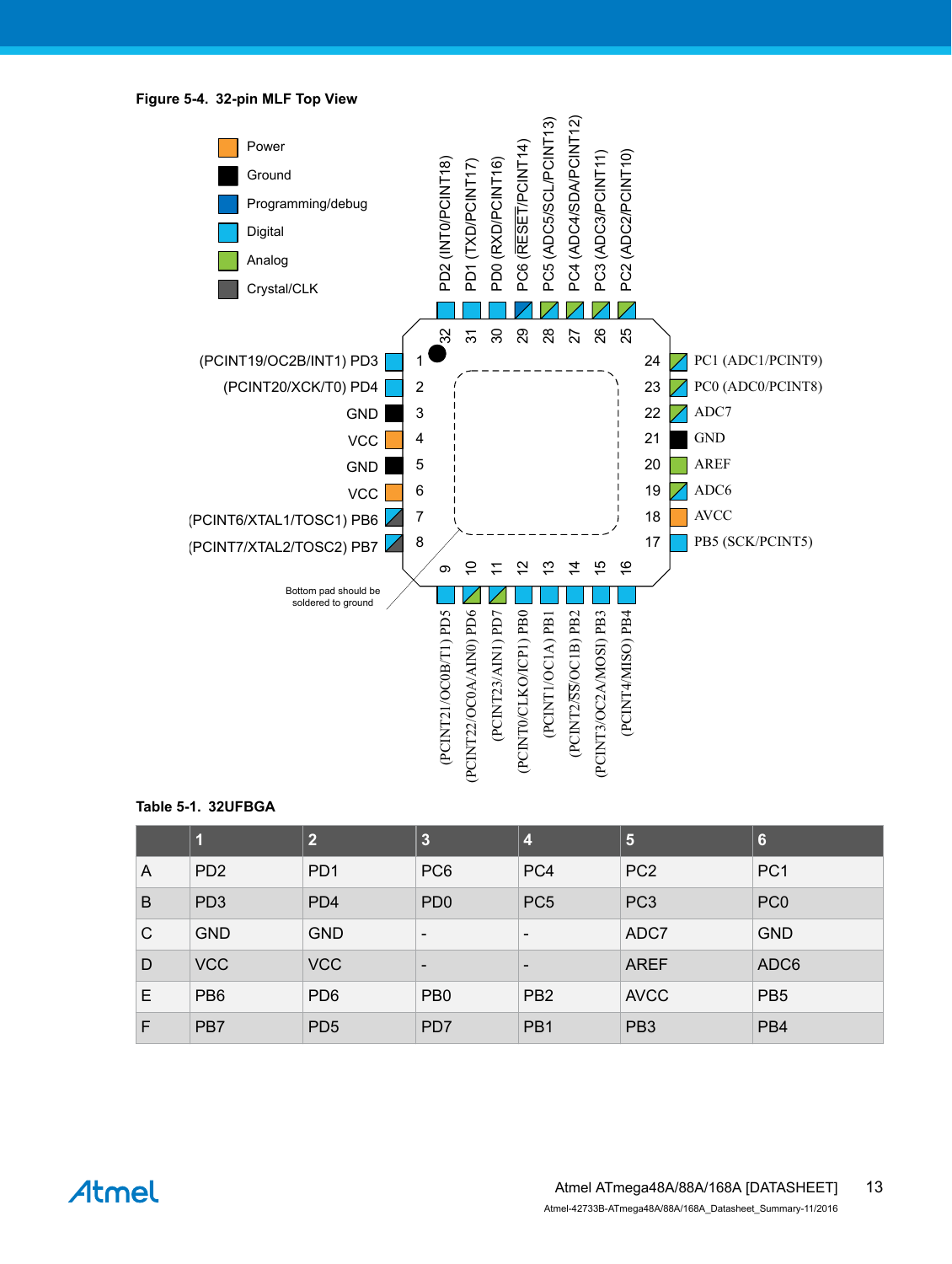#### <span id="page-13-0"></span>**5.2. Pin Descriptions**

#### **5.2.1. VCC**

Digital supply voltage.

#### **5.2.2. GND**

Ground.

#### **5.2.3. Port B (PB[7:0]) XTAL1/XTAL2/TOSC1/TOSC2**

Port B is an 8-bit bi-directional I/O port with internal pull-up resistors (selected for each bit). The Port B output buffers have symmetrical drive characteristics with both high sink and source capability. As inputs, Port B pins that are externally pulled low will source current if the pull-up resistors are activated. The Port B pins are tri-stated when a reset condition becomes active, even if the clock is not running.

Depending on the clock selection fuse settings, PB6 can be used as input to the inverting Oscillator amplifier and input to the internal clock operating circuit.

Depending on the clock selection fuse settings, PB7 can be used as output from the inverting Oscillator amplifier.

If the Internal Calibrated RC Oscillator is used as chip clock source, PB[7:6] is used as TOSC[2:1] input for the Asynchronous Timer/Counter2 if the AS2 bit in ASSR is set.

#### **5.2.4. Port C (PC[5:0])**

Port C is a 7-bit bi-directional I/O port with internal pull-up resistors (selected for each bit). The PC[5:0] output buffers have symmetrical drive characteristics with both high sink and source capability. As inputs, Port C pins that are externally pulled low will source current if the pull-up resistors are activated. The Port C pins are tri-stated when a reset condition becomes active, even if the clock is not running.

#### **5.2.5. PC6/RESET**

If the RSTDISBL Fuse is programmed, PC6 is used as an I/O pin. Note that the electrical characteristics of PC6 differ from those of the other pins of Port C.

If the RSTDISBL Fuse is unprogrammed, PC6 is used as a Reset input. A low level on this pin for longer than the minimum pulse length will generate a Reset, even if the clock is not running. Shorter pulses are not guaranteed to generate a Reset.

The various special features of Port C are elaborated in the *Alternate Functions of Port C* section.

#### **5.2.6. Port D (PD[7:0])**

Port D is an 8-bit bi-directional I/O port with internal pull-up resistors (selected for each bit). The Port D output buffers have symmetrical drive characteristics with both high sink and source capability. As inputs, Port D pins that are externally pulled low will source current if the pull-up resistors are activated. The Port D pins are tri-stated when a reset condition becomes active, even if the clock is not running.

#### **5.2.7. AV**<sub>CC</sub>

 $AV_{CC}$  is the supply voltage pin for the A/D Converter, PC[3:0], and PE[3:2]. It should be externally connected to  $V_{CC}$ , even if the ADC is not used. If the ADC is used, it should be connected to  $V_{CC}$  through a low-pass filter. Note that PC[6:4] use digital supply voltage,  $V_{CC}$ .

#### **5.2.8. AREF**

AREF is the analog reference pin for the A/D Converter.

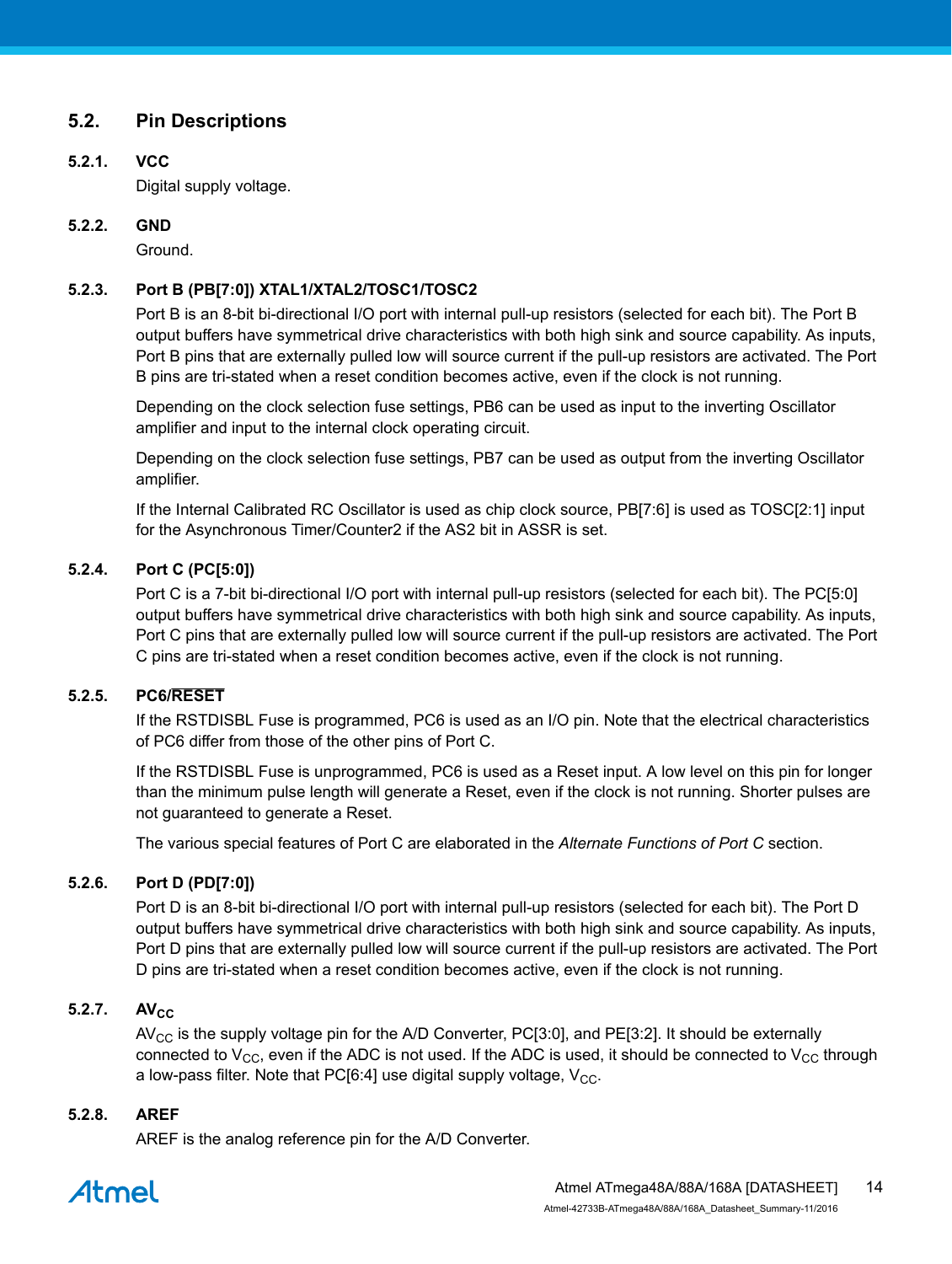#### **5.2.9. ADC[7:6] (TQFP and VFQFN Package Only)**

In the TQFP and VFQFN package, ADC[7:6] serve as analog inputs to the A/D converter. These pins are powered from the analog supply and serve as 10-bit ADC channels.

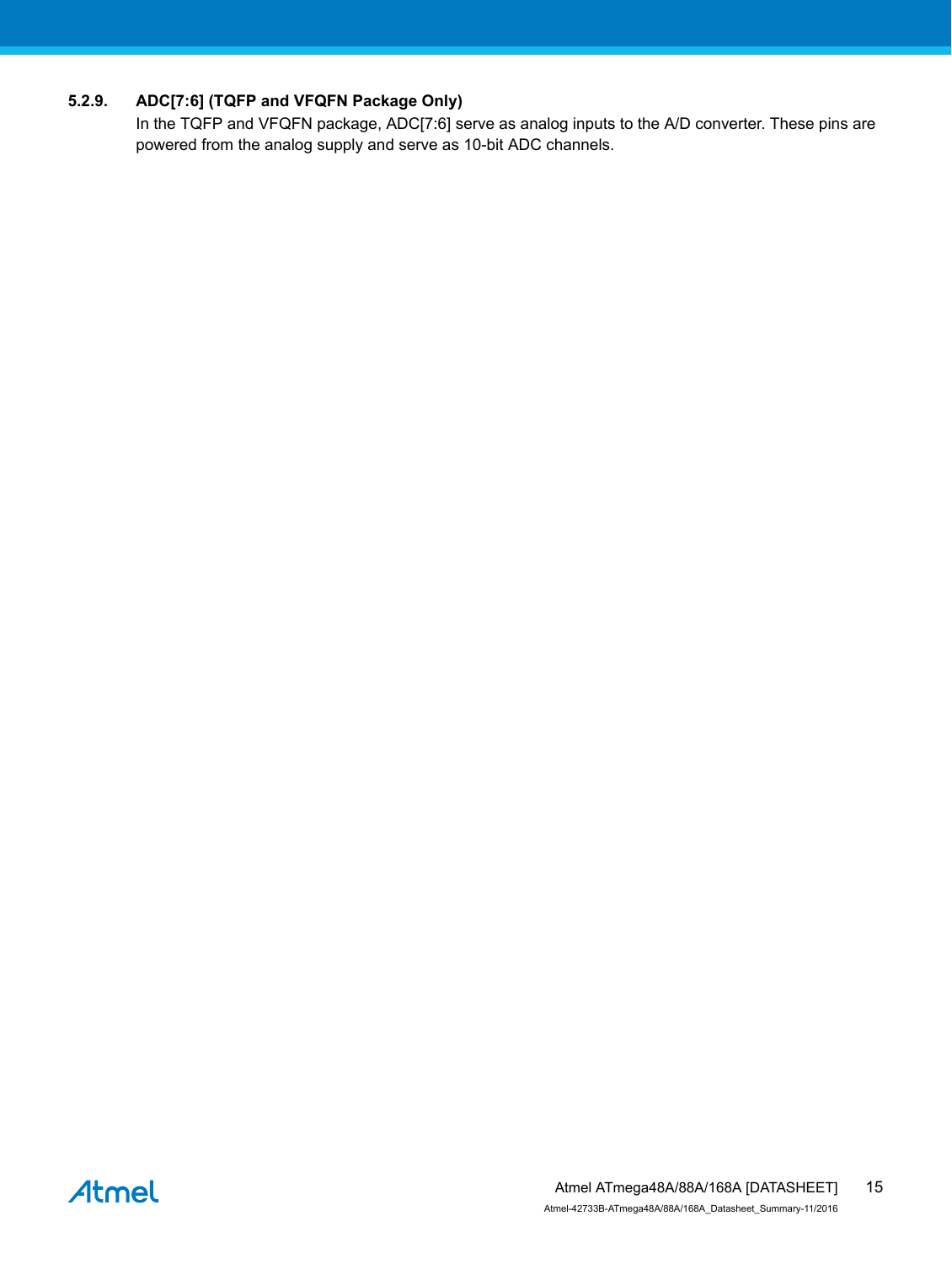## <span id="page-15-0"></span>**6. I/O Multiplexing**

Each pin is by default controlled by the PORT as a general purpose I/O and alternatively it can be assigned to one of the peripheral functions.

The following table describes the peripheral signals multiplexed to the PORT I/O pins.

| $(32-pin)$<br>32UFBGA)<br>Pin# | $(32-pin)$<br>MLF/<br>TQFP)<br>Pin# | $(28-pin)$<br>MLF)<br>Pin# | $(28-pin$<br>PIPD)<br>Pin# | <b>PAD</b>   | <b>EXTINT</b> | <b>PCINT</b>  | ADC/A<br>$\mathbf{C}$ | <b>OSC</b>                               | T/C #0         | T/C<br>#1 | <b>USART</b><br>$\bf{0}$ | 12C <sub>0</sub> | SPI <sub>0</sub>        |
|--------------------------------|-------------------------------------|----------------------------|----------------------------|--------------|---------------|---------------|-----------------------|------------------------------------------|----------------|-----------|--------------------------|------------------|-------------------------|
| <b>B1</b>                      | $\mathbf{1}$                        | $\mathbf{1}$               | 5                          | PD[3]        | INT1          | PCINT19       |                       |                                          | OC2B           |           |                          |                  |                         |
| B <sub>2</sub>                 | $\sqrt{2}$                          | $\boldsymbol{2}$           | $\,6\,$                    | PD[4]        |               | PCINT20       |                       |                                          | T <sub>0</sub> |           | XCK0                     |                  |                         |
| D <sub>1</sub>                 | 4                                   | 3                          | $\boldsymbol{7}$           | <b>VCC</b>   |               |               |                       |                                          |                |           |                          |                  |                         |
| C <sub>1</sub>                 | $\sqrt{3}$                          | $\overline{4}$             | $\boldsymbol{8}$           | <b>GND</b>   |               |               |                       |                                          |                |           |                          |                  |                         |
| D <sub>2</sub>                 | 6                                   | $\overline{\phantom{0}}$   | $\overline{\phantom{a}}$   | <b>VCC</b>   |               |               |                       |                                          |                |           |                          |                  |                         |
| C <sub>2</sub>                 | 5                                   | $\overline{a}$             | $\overline{\phantom{a}}$   | <b>GND</b>   |               |               |                       |                                          |                |           |                          |                  |                         |
| E1                             | $\overline{7}$                      | $\overline{5}$             | 9                          | PB[6]        |               | PCINT6        |                       | XTAL1/<br>TOSC1                          |                |           |                          |                  |                         |
| F1                             | 8                                   | $6\phantom{1}$             | 10                         | <b>PB[7]</b> |               | PCINT7        |                       | XTAL <sub>2</sub> /<br>TOSC <sub>2</sub> |                |           |                          |                  |                         |
| F <sub>2</sub>                 | $\boldsymbol{9}$                    | $\overline{7}$             | 11                         | PD[5]        |               | PCINT21       |                       |                                          | OCOB           | T1        |                          |                  |                         |
| E <sub>2</sub>                 | $10$                                | $\bf 8$                    | 12                         | PD[6]        |               | PCINT22 AIN0  |                       |                                          | <b>OC0A</b>    |           |                          |                  |                         |
| F <sub>3</sub>                 | 11                                  | 9                          | 13                         | PD[7]        |               | PCINT23       | AIN1                  |                                          |                |           |                          |                  |                         |
| E <sub>3</sub>                 | 12                                  | 10                         | 14                         | PB[0]        |               | <b>PCINT0</b> |                       | <b>CLKO</b>                              | ICP1           |           |                          |                  |                         |
| F <sub>4</sub>                 | 13                                  | 11                         | 15                         | PB[1]        |               | PCINT1        |                       |                                          | OC1A           |           |                          |                  |                         |
| E <sub>4</sub>                 | 14                                  | 12                         | 16                         | PB[2]        |               | PCINT2        |                       |                                          | OC1B           |           |                          |                  | $\overline{\text{SS0}}$ |
| F <sub>5</sub>                 | 15                                  | 13                         | 17                         | PB[3]        |               | PCINT3        |                       |                                          | OC2A           |           |                          |                  | MOSI0                   |
| F <sub>6</sub>                 | 16                                  | 14                         | 18                         | PB[4]        |               | PCINT4        |                       |                                          |                |           |                          |                  | MISO0                   |
| E <sub>6</sub>                 | 17                                  | 15                         | 19                         | PB[5]        |               | PCINT5        |                       |                                          |                |           |                          |                  | SCK0                    |
| E <sub>5</sub>                 | 18                                  | 16                         | 20                         | <b>AVCC</b>  |               |               |                       |                                          |                |           |                          |                  |                         |
| D <sub>6</sub>                 | 19                                  | $\overline{\phantom{0}}$   | $\overline{\phantom{a}}$   | ADC6         |               |               | ADC6                  |                                          |                |           |                          |                  |                         |
| D <sub>5</sub>                 | 20                                  | 17                         | 21                         | <b>AREF</b>  |               |               |                       |                                          |                |           |                          |                  |                         |
| C <sub>6</sub>                 | 21                                  | 18                         | 22                         | GND          |               |               |                       |                                          |                |           |                          |                  |                         |
| C <sub>5</sub>                 | 22                                  | $\overline{\phantom{0}}$   | $\overline{\phantom{a}}$   | ADC7         |               |               | ADC7                  |                                          |                |           |                          |                  |                         |
| ${\sf B6}$                     | 23                                  | 19                         | 13                         | PC[0]        |               | PCINT8 ADC0   |                       |                                          |                |           |                          |                  |                         |
| A <sub>6</sub>                 | 24                                  | 20                         | 24                         | PC[1]        |               | PCINT9        | ADC1                  |                                          |                |           |                          |                  |                         |
| A2                             | 25                                  | 21                         | 25                         | PC[2]        |               | PCINT10 ADC2  |                       |                                          |                |           |                          |                  |                         |
| B <sub>5</sub>                 | 26                                  | 22                         | 26                         | PC[3]        |               | PCINT11 ADC3  |                       |                                          |                |           |                          |                  |                         |
| A4                             | 27                                  | 23                         | 27                         | PC[4]        |               | PCINT12 ADC4  |                       |                                          |                |           |                          | SDA0             |                         |
| B <sub>4</sub>                 | 28                                  | 24                         | 28                         | PC[5]        |               | PCINT13 ADC5  |                       |                                          |                |           |                          | SCL0             |                         |

#### **Table 6-1. PORT Function Multiplexing**

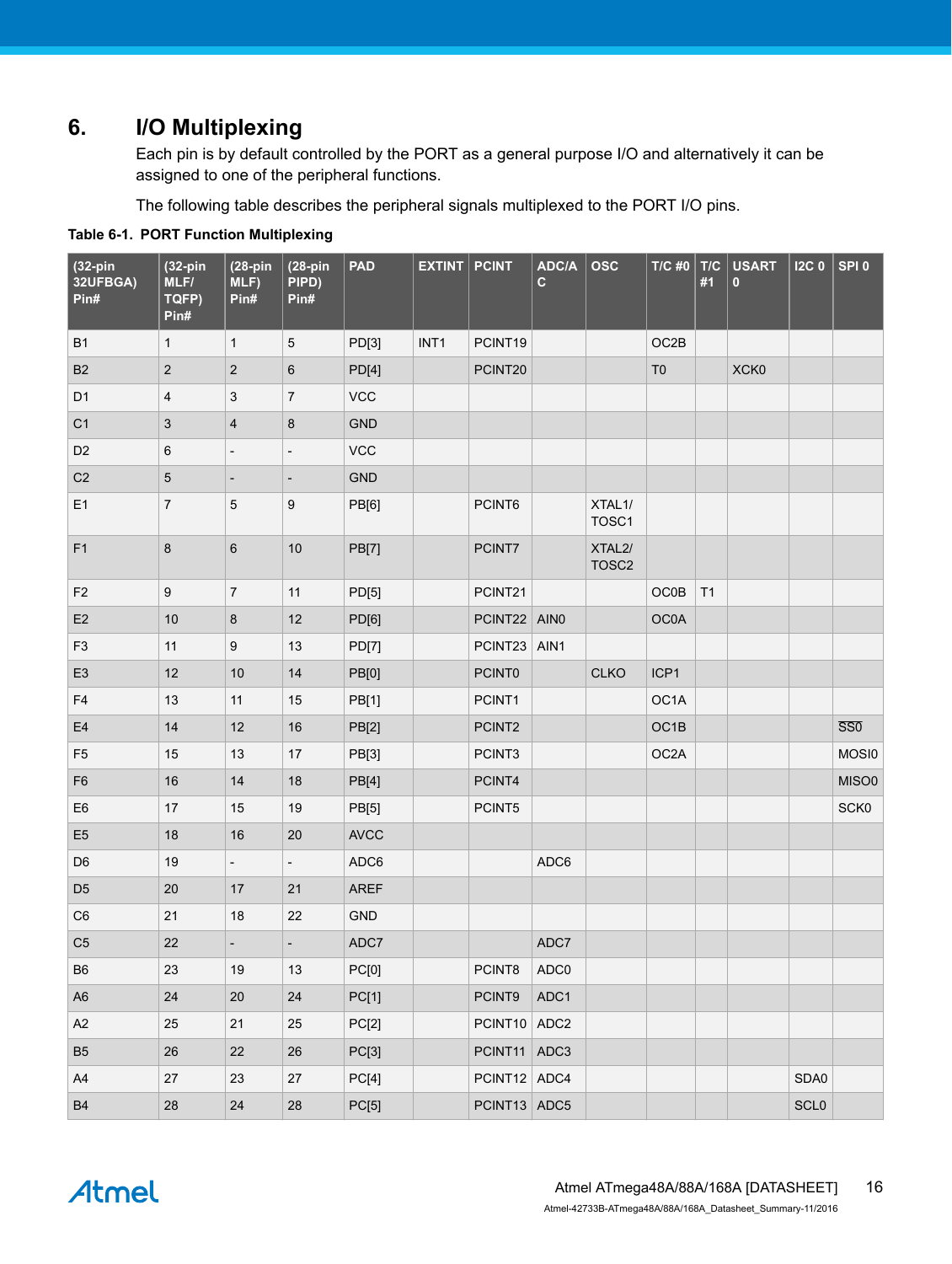| $(32-pin)$<br>32UFBGA)<br>l Pin# | $(32-pin)$<br>MLF/<br>TQFP)<br>Pin# | $(28-pin)$<br>MLF)<br>Pin# | $(28-pin)$<br>PIPD)<br>Pin# | <b>PAD</b>            | <b>EXTINT PCINT</b> |                     | <b>ADC/A</b><br>$\mathbf c$ | $ $ OSC | #1 | $T/C$ #0   $T/C$   USART<br><b>0</b> | $12C0$ SPI 0 |  |
|----------------------------------|-------------------------------------|----------------------------|-----------------------------|-----------------------|---------------------|---------------------|-----------------------------|---------|----|--------------------------------------|--------------|--|
| A <sub>3</sub>                   | 29                                  | 25                         | 1                           | PC[6]<br><b>RESET</b> |                     | PCINT14             |                             |         |    |                                      |              |  |
| B <sub>3</sub>                   | 30                                  | 26                         | $\overline{2}$              | PD[0]                 |                     | PCINT <sub>16</sub> |                             |         |    | RXD <sub>0</sub>                     |              |  |
| A2                               | 31                                  | 27                         | 3                           | PD[1]                 |                     | PCINT17             |                             |         |    | TXD <sub>0</sub>                     |              |  |
| A <sub>1</sub>                   | 32                                  | 28                         | $\overline{4}$              | PD[2]                 | <b>INTO</b>         | PCINT <sub>18</sub> |                             |         |    |                                      |              |  |

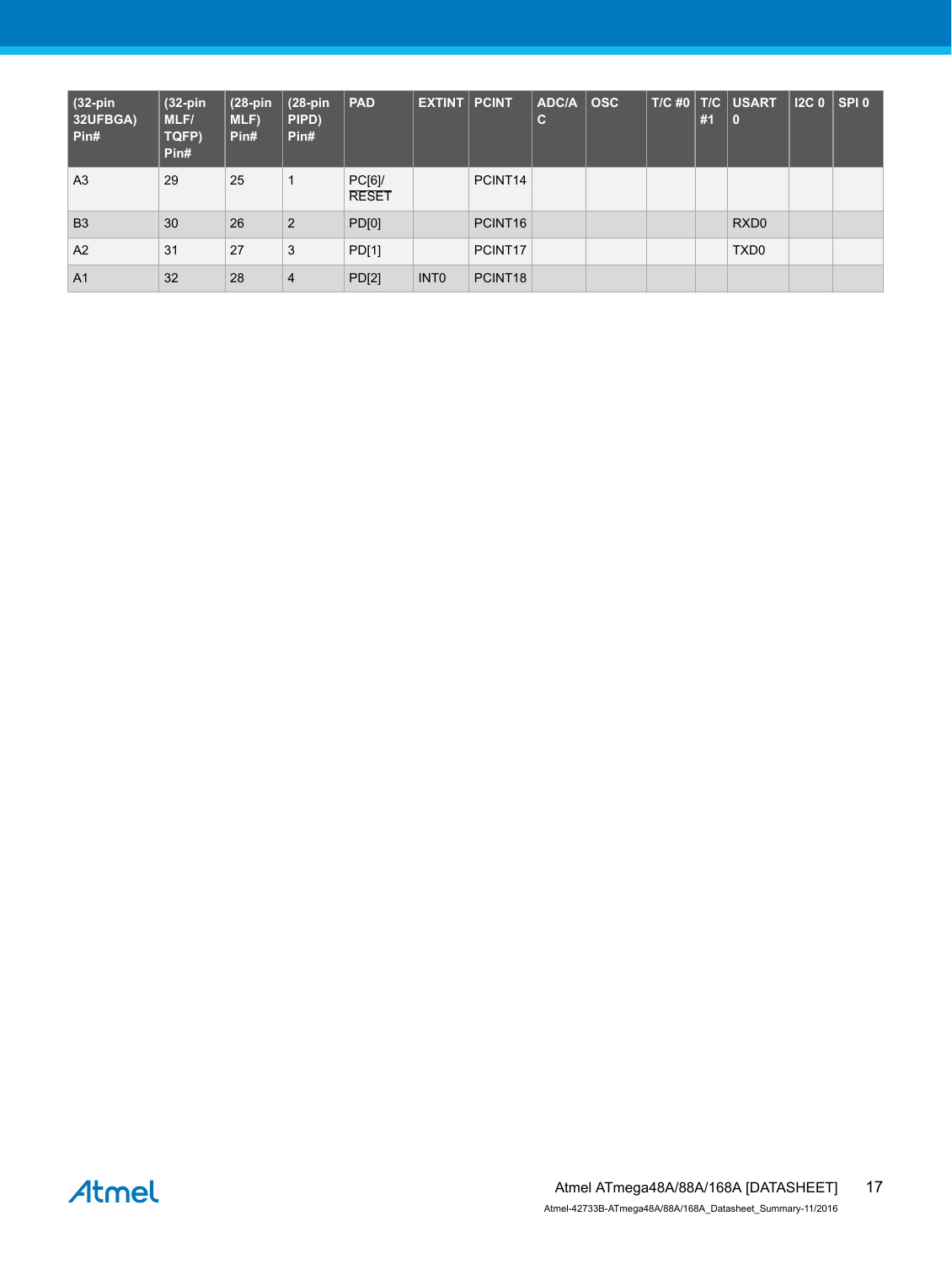## <span id="page-17-0"></span>**7. Resources**

A comprehensive set of development tools, application notes, and datasheets are available for download on [http://www.atmel.com/avr.](http://www.atmel.com/avr)

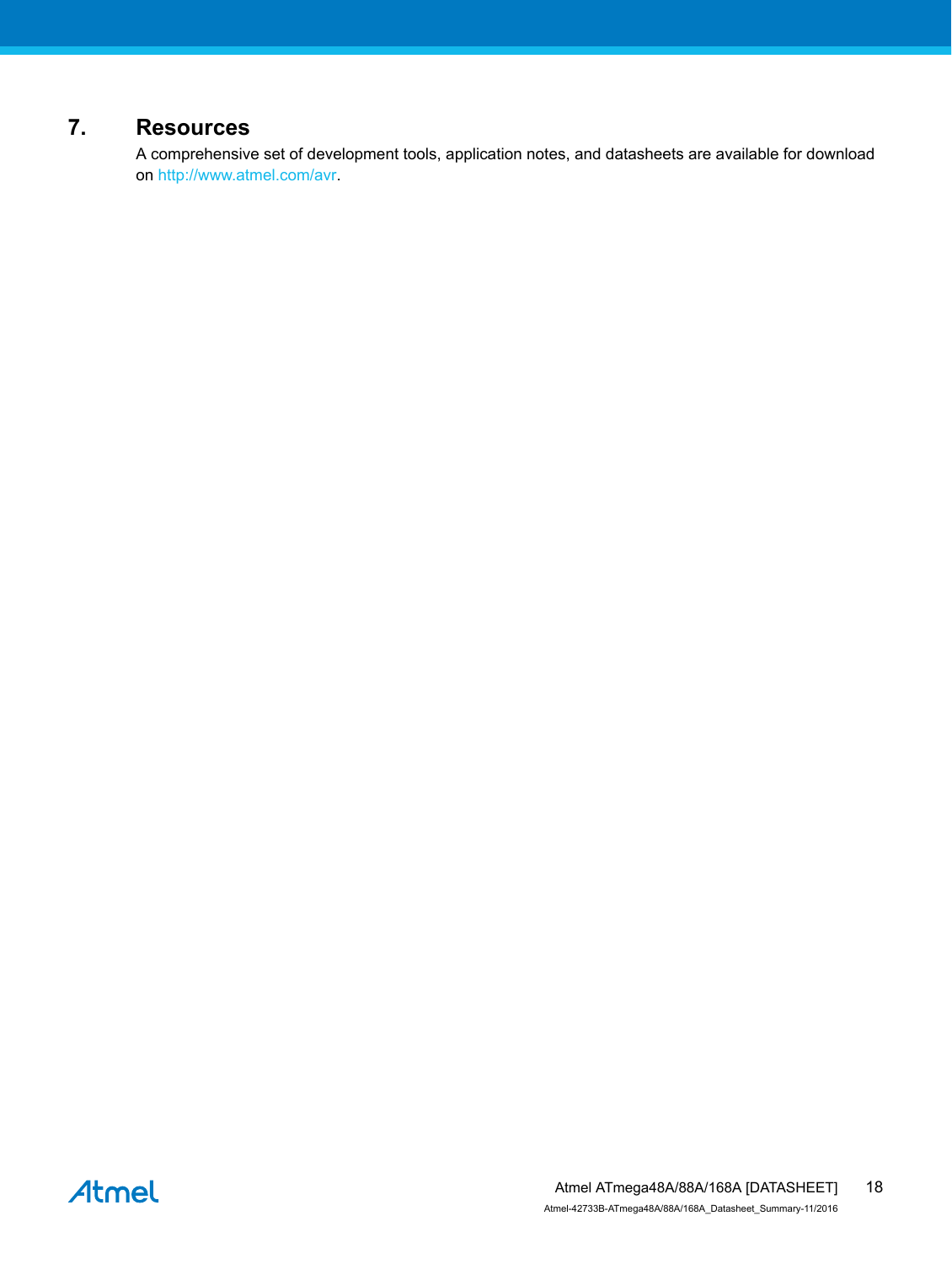## <span id="page-18-0"></span>**8. Data Retention**

Reliability Qualification results show that the projected data retention failure rate is much less than 1 PPM over 20 years at 85°C.

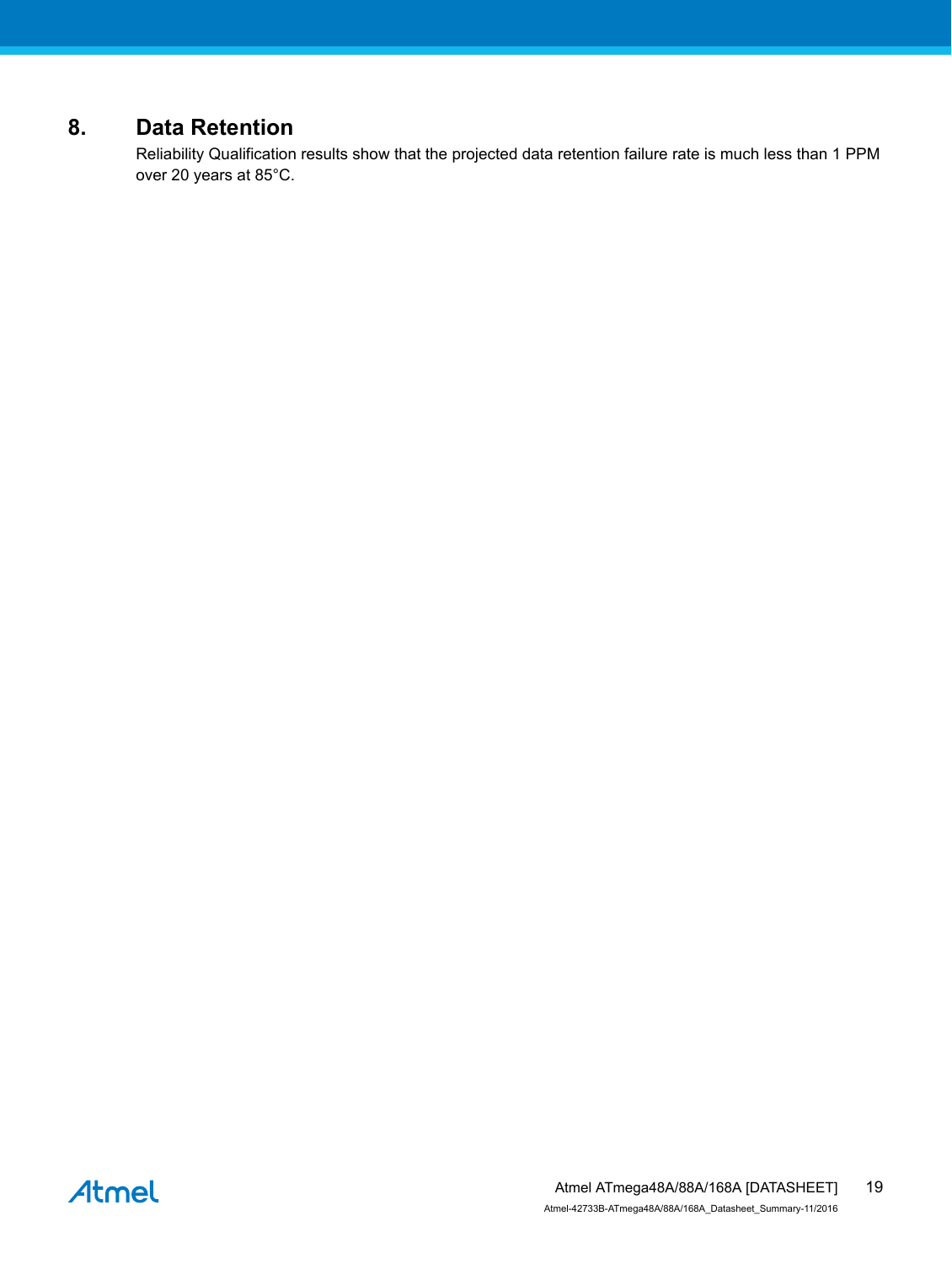## <span id="page-19-0"></span>**9. About Code Examples**

This documentation contains simple code examples that briefly show how to use various parts of the device. These code examples assume that the part specific header file is included before compilation. Be aware that not all C compiler vendors include bit definitions in the header files and interrupt handling in C is compiler dependent. Confirm with the C compiler documentation for more details.

For I/O Registers located in extended I/O map, "IN", "OUT", "SBIS", "SBIC", "CBI", and "SBI" instructions must be replaced with instructions that allow access to extended I/O. Typically "LDS" and "STS" combined with "SBRS", "SBRC", "SBR", and "CBR".

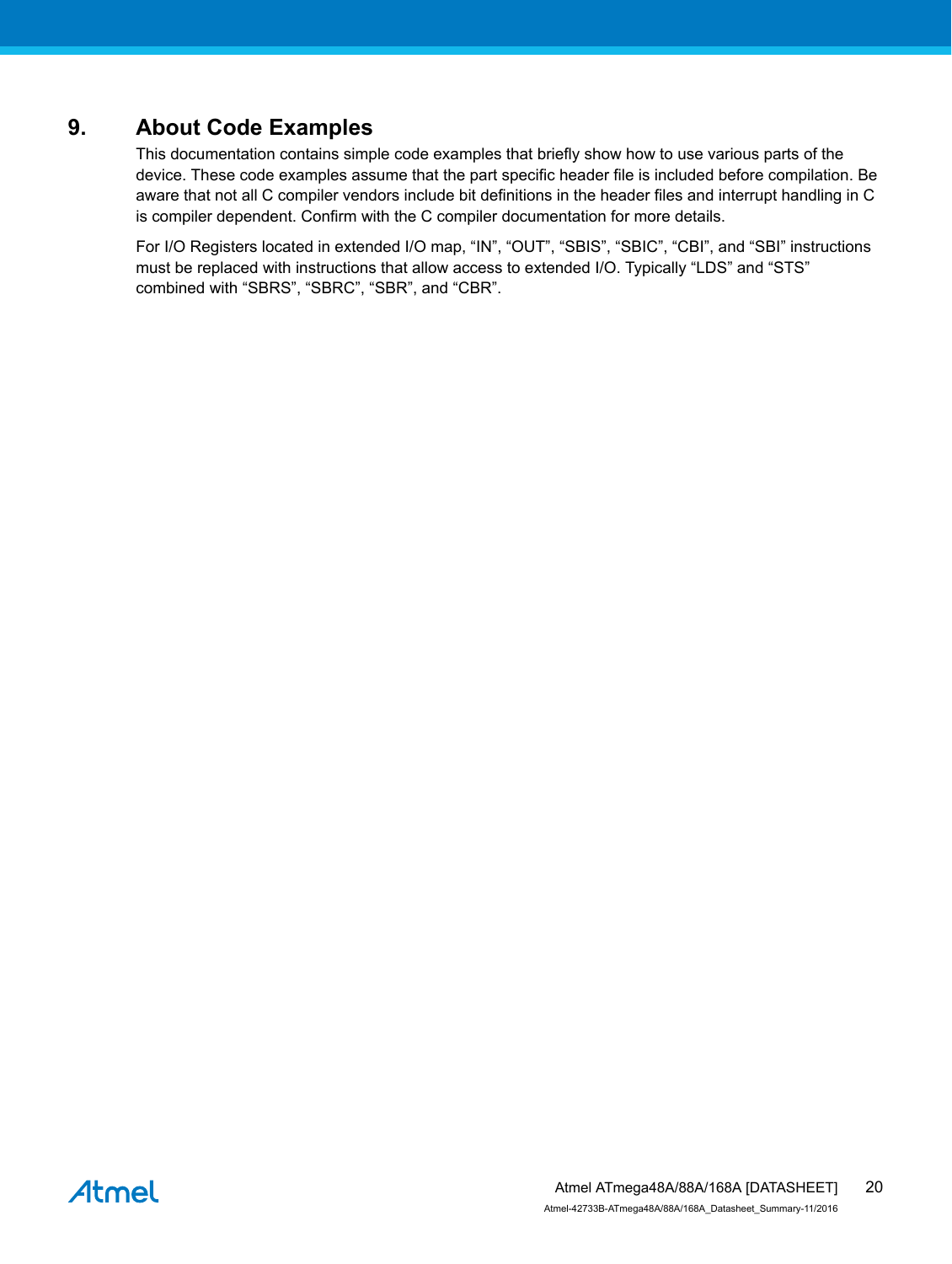## <span id="page-20-0"></span>**10. Capacitive Touch Sensing**

#### **10.1. QTouch Library**

The Atmel<sup>®</sup> QTouch<sup>®</sup> Library provides a simple to use solution to realize touch sensitive interfaces on most Atmel AVR<sup>®</sup> microcontrollers. The QTouch Library includes support for the Atmel QTouch and Atmel QMatrix<sup>®</sup> acquisition methods.

Touch sensing can be added to any application by linking the appropriate Atmel QTouch Library for the AVR Microcontroller. This is done by using a simple set of APIs to define the touch channels and sensors, and then calling the touch sensing API's to retrieve the channel information and determine the touch sensor states.

The QTouch Library is FREE and downloadable from the Atmel website at the following location: [http://](http://www.atmel.com/technologies/touch/) [www.atmel.com/technologies/touch/](http://www.atmel.com/technologies/touch/). For implementation details and other information, refer to the [Atmel](http://www.atmel.com/dyn/resources/prod_documents/doc8207.pdf) [QTouch Library User Guide](http://www.atmel.com/dyn/resources/prod_documents/doc8207.pdf) - also available for download from the Atmel website.

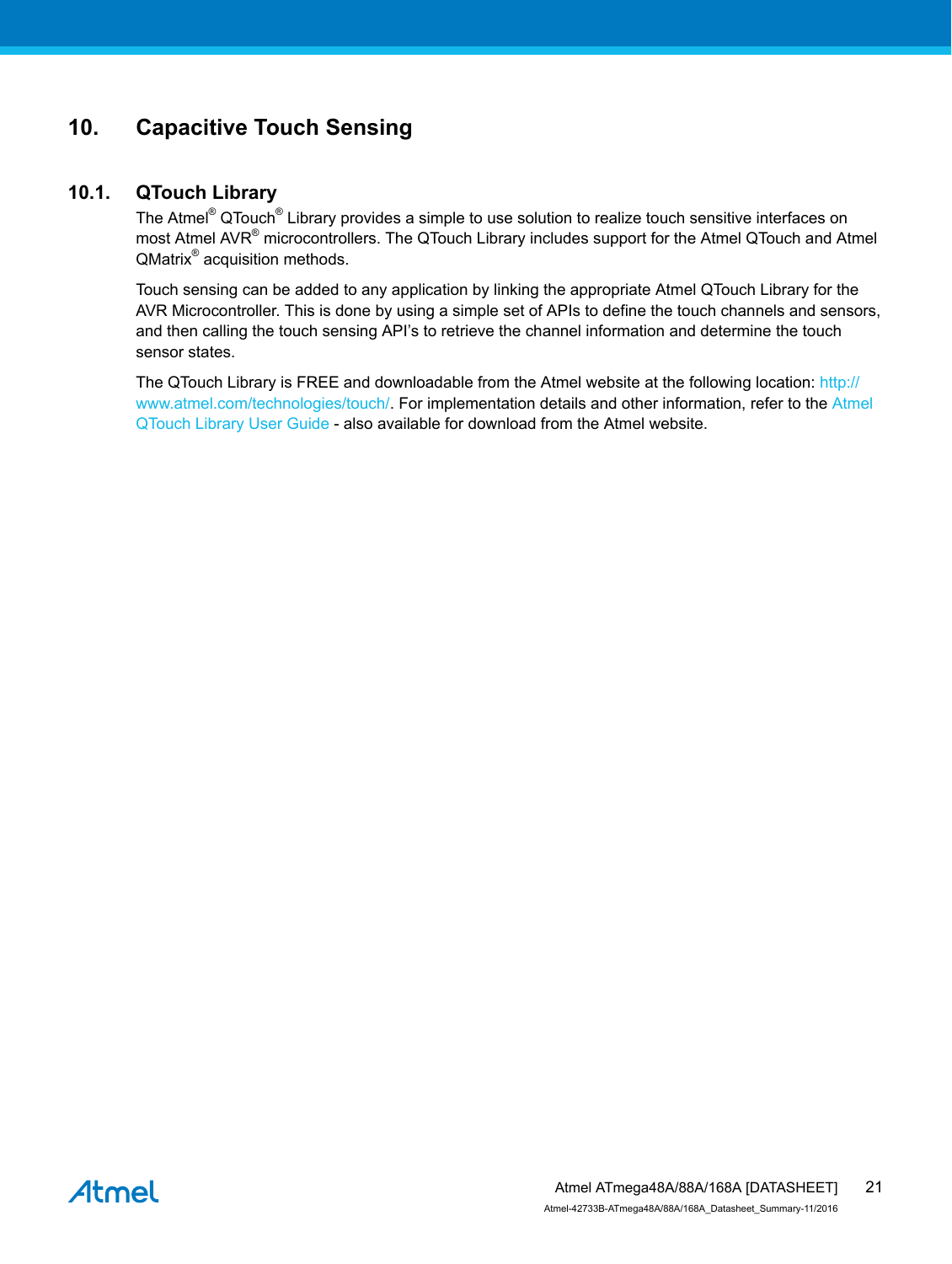## <span id="page-21-0"></span>**11. Packaging Information**

#### **11.1. 32-pin 32A**



Atmel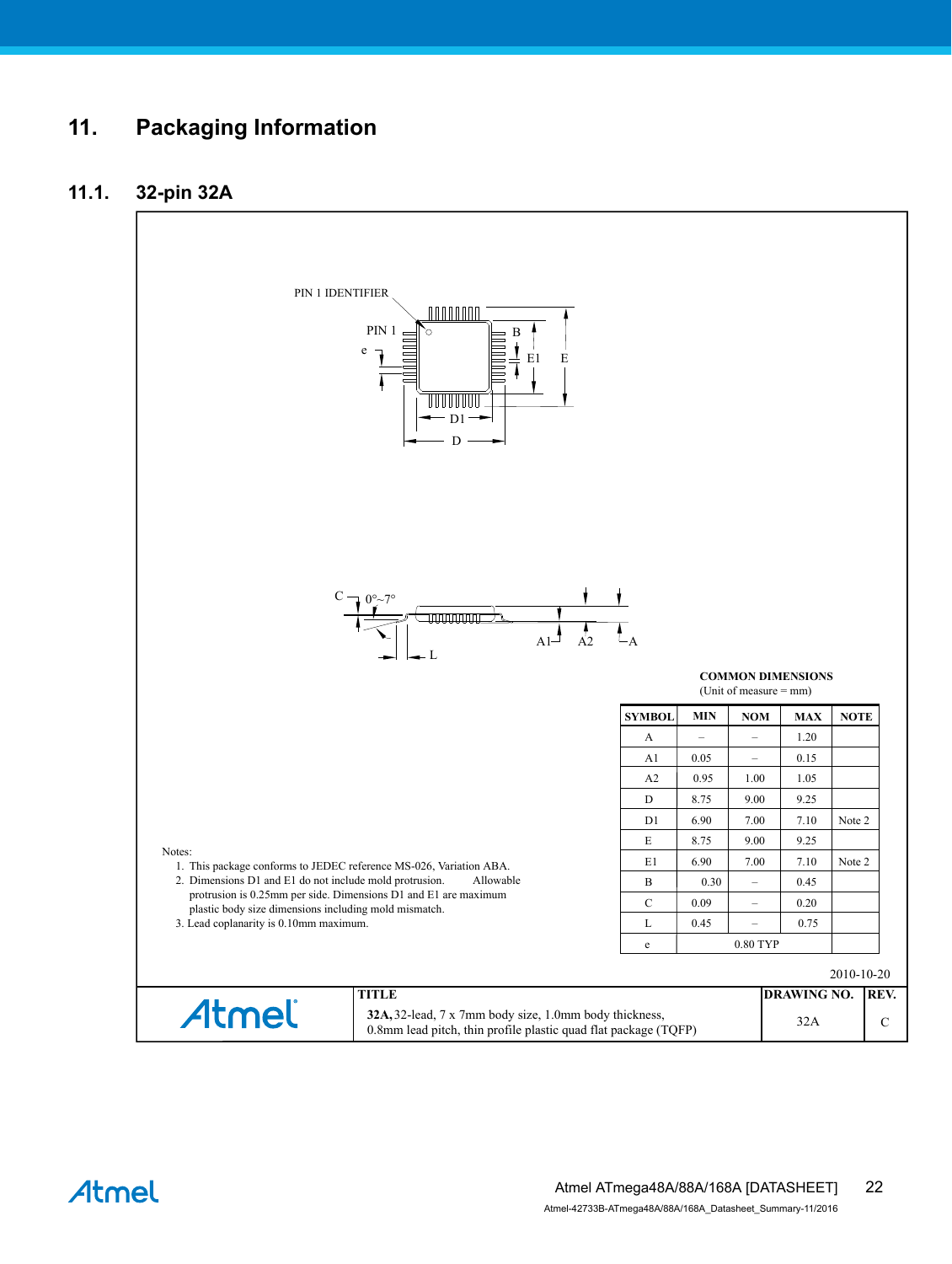#### <span id="page-22-0"></span>**11.2. 32-pin 32M1-A**



Atmel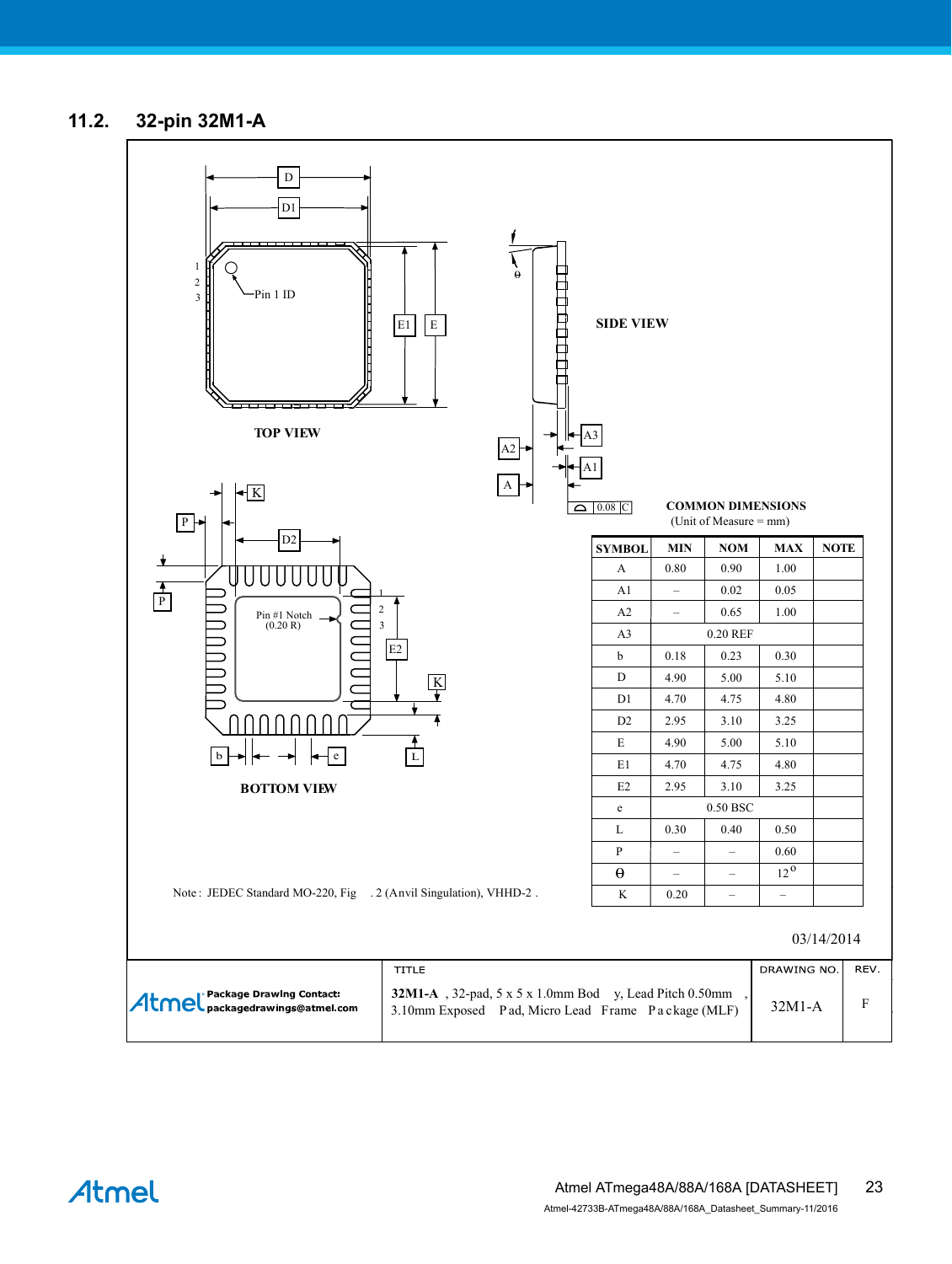#### <span id="page-23-0"></span>**11.3. 32-pin 32CC1**



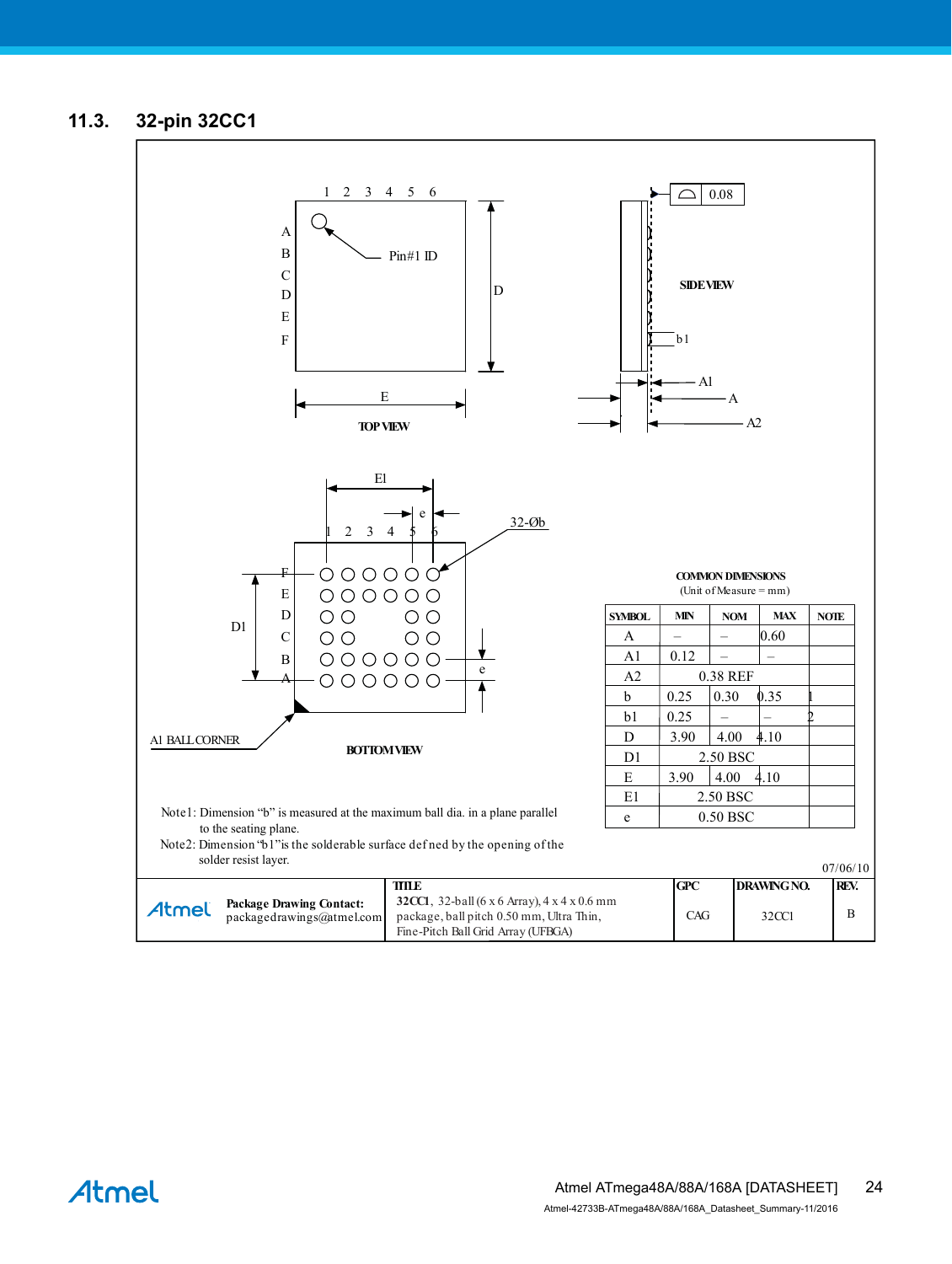#### <span id="page-24-0"></span>**11.4. 28-pin 28M1**



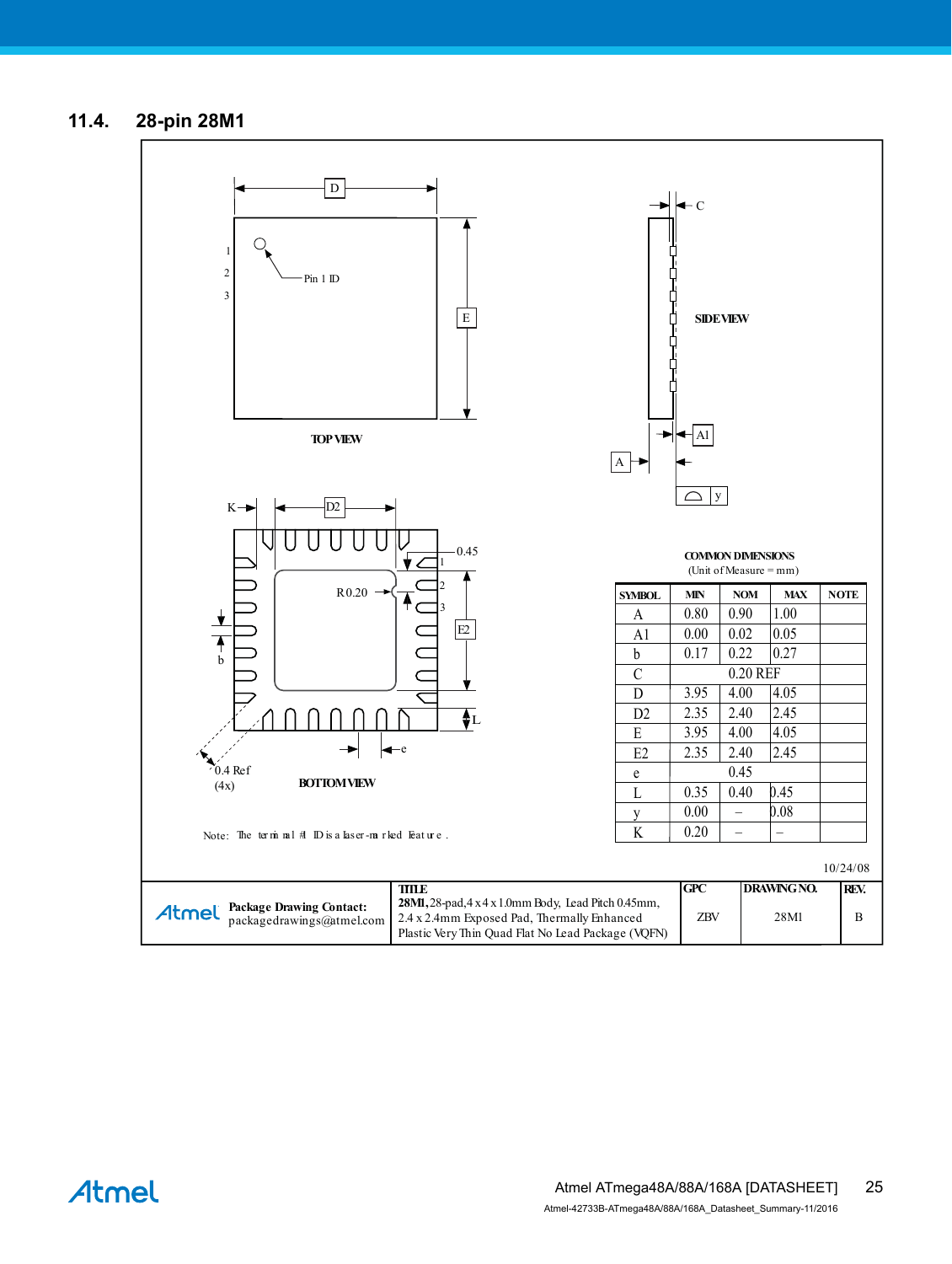#### <span id="page-25-0"></span>**11.5. 28-pin 28P3**